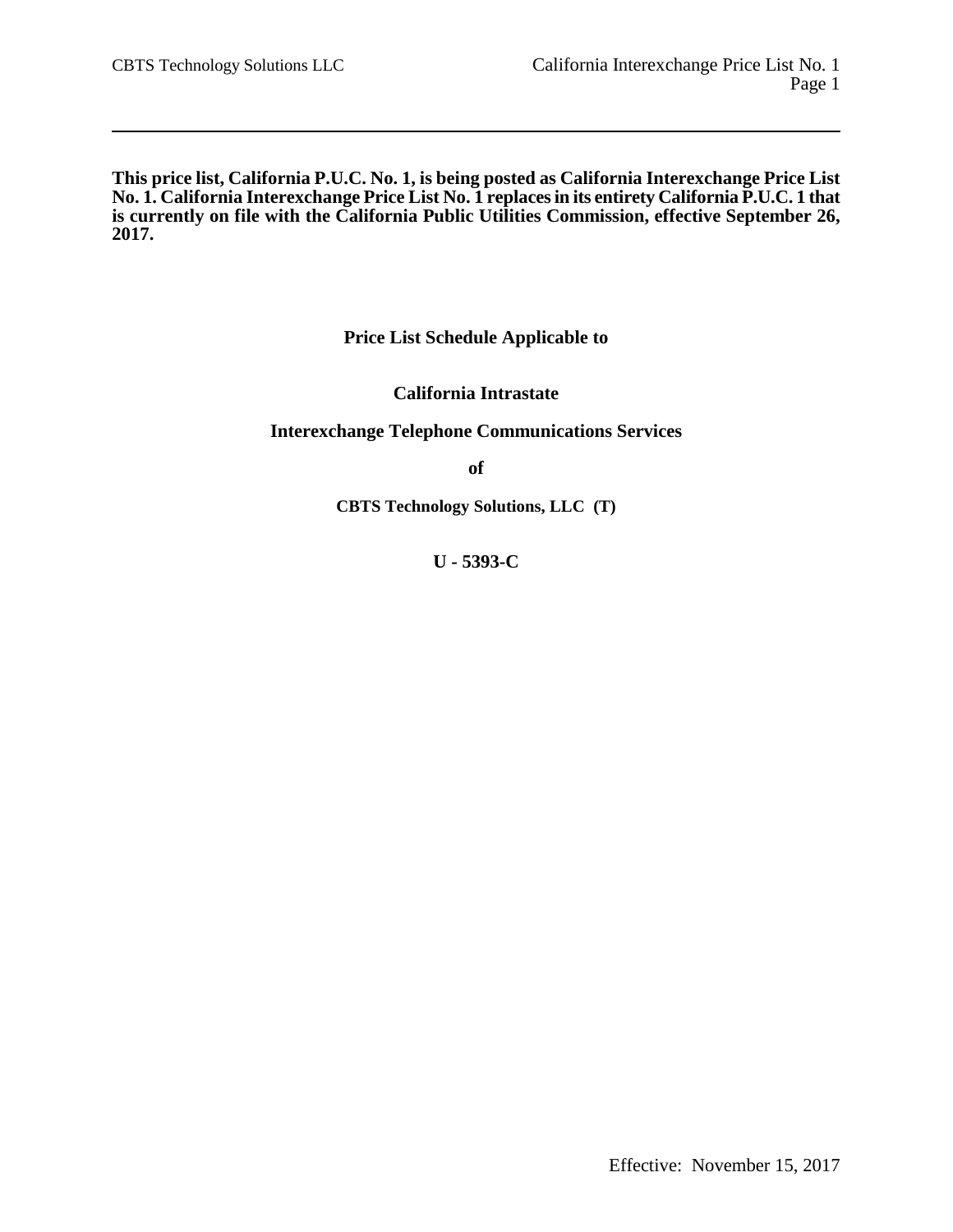# **TABLE OF CONTENTS**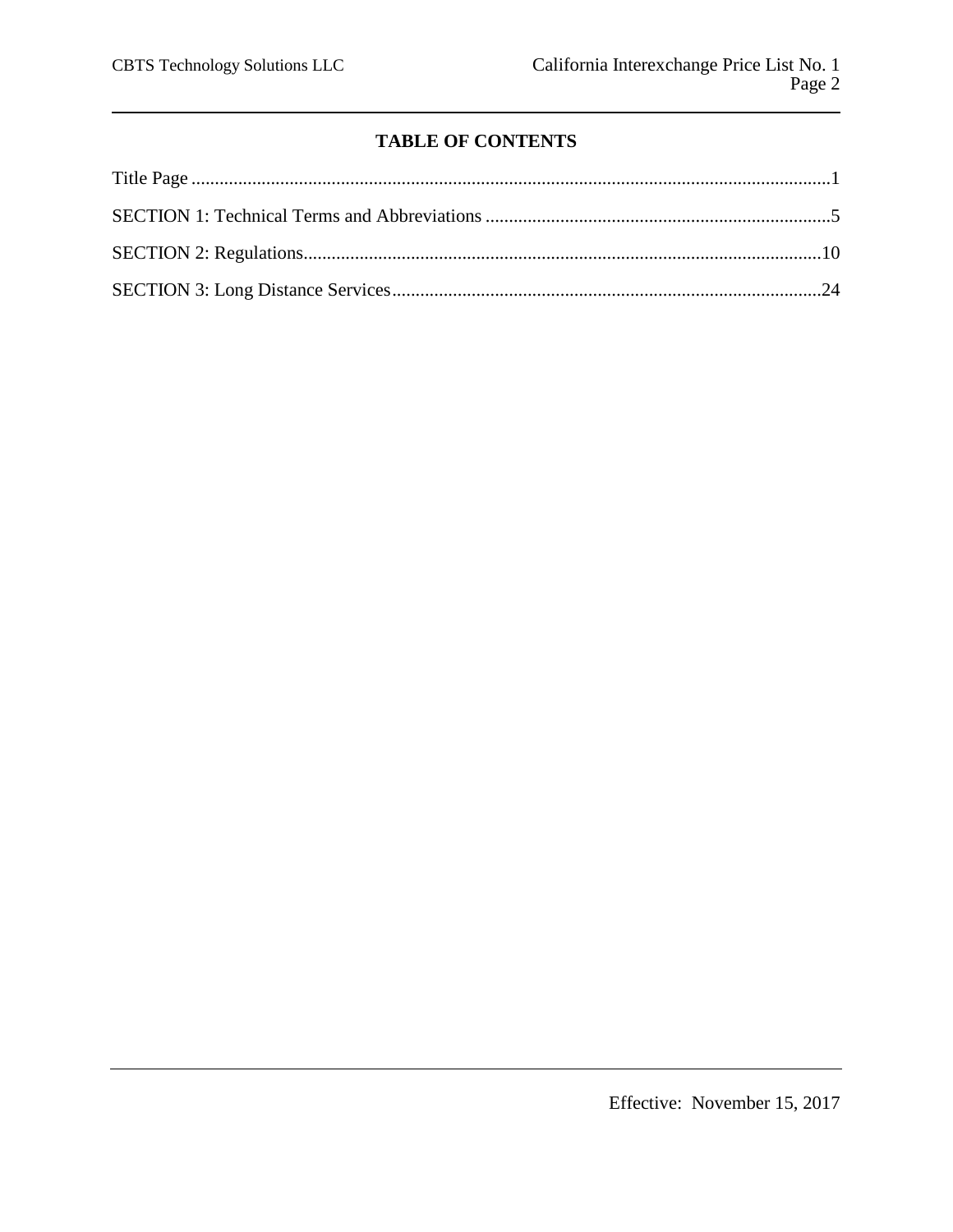# **PRELIMINARY STATEMENT**

This price list sets forth the rates and rules of CBTS Technology Solutions LLC applicable to its provision of competitive interexchange telecommunications services within the State of California.

The rates and rules contained herein are subject to change pursuant to the rules and regulations of the CPUC and its provision of interexchange services throughout the State of California.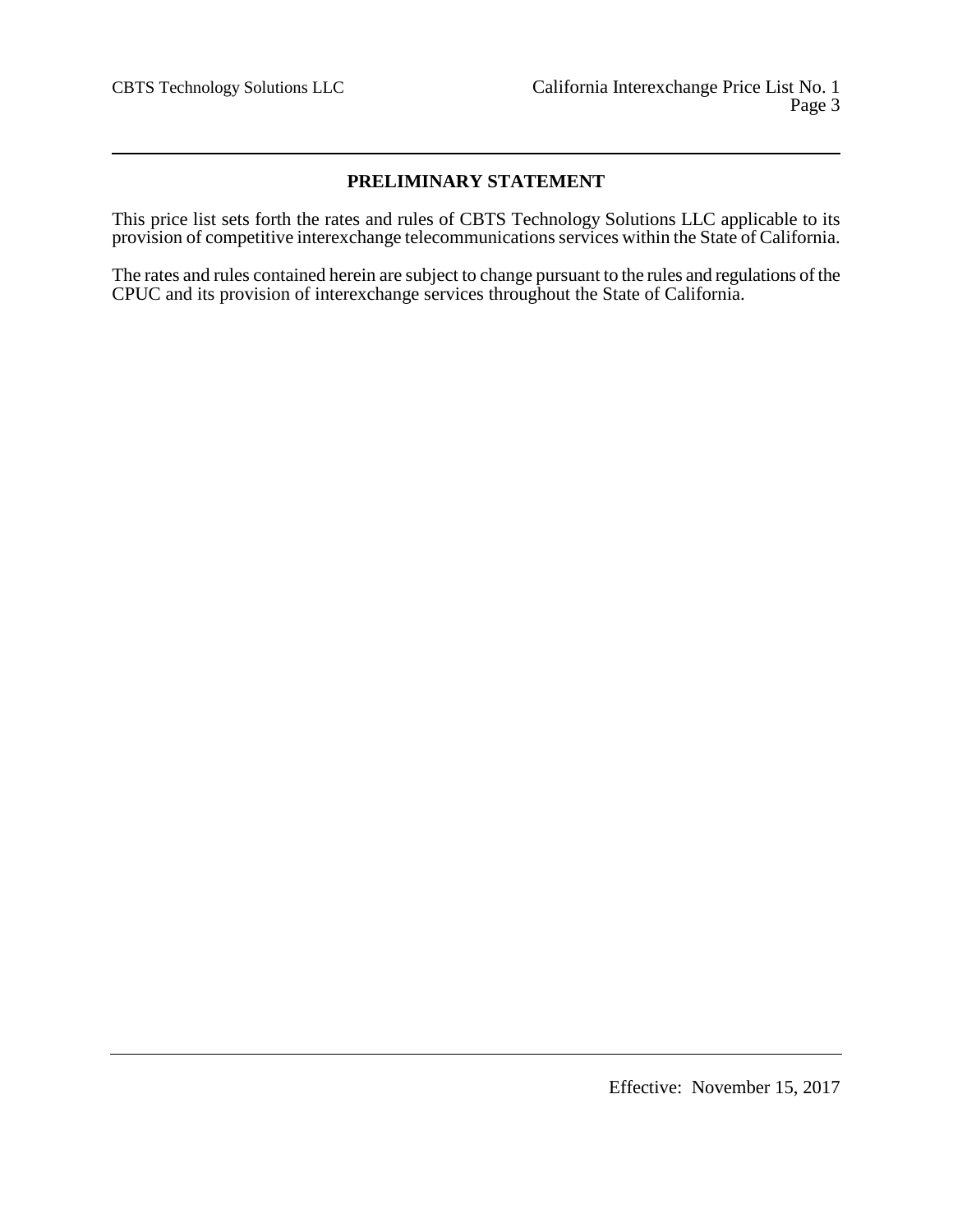# **APPLICATION OF PRICE LIST**

This price list sets forth the rules, services and rates of CBTS Technology Solutions LLC, applicable to its provision of local telecommunications services in the State of California.

The Company has been authorized by the California Public Utilities Commission (CPUC) to provide interexchange telecommunications services.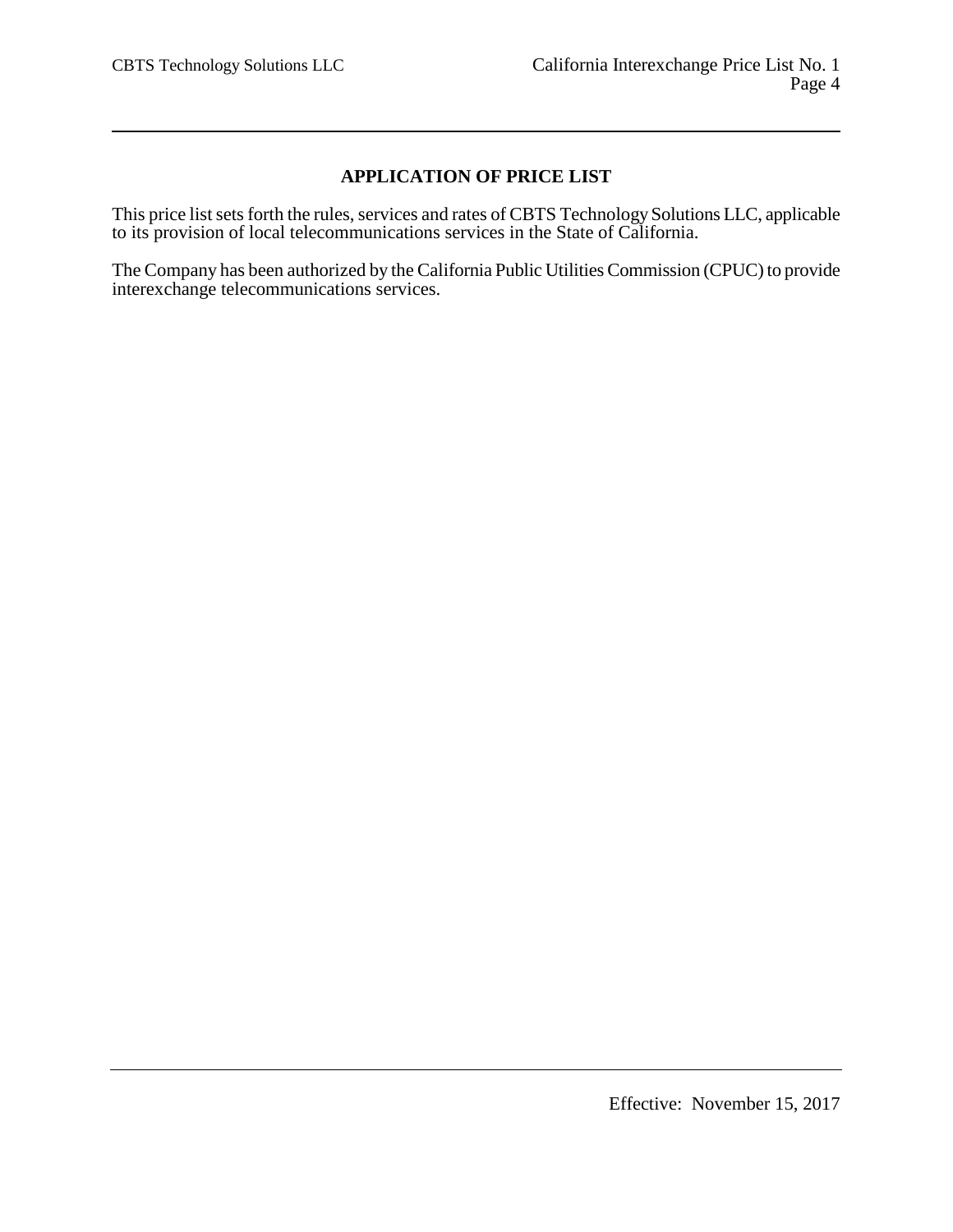# **SECTION 1 - TECHNICAL TERMS AND ABBREVIATIONS**

## **1.1 Definitions**

**Application for Service** - a standard order form which includes all pertinent billing, technical and other descriptive information which will enable the carrier to provide the communication service.

**ASR (Access Service Request)** - Service ordered processed to the underlying local exchange or interexchange carrier.

**Authorization Code** - a numerical code, one or more of which are assigned to a customer to enable a reseller to identify use of service on its account and to bill the customer accordingly for such service. Multiple authorization codes may be assigned to a customer to identify individual users or groups of users on its account.

**Authorized User** - a person, firm, corporation or other entity authorized by the customer to receive or send communications.

**Automatic Dialing Device** - an apparatus provided by the carrier which, when attached to customer's telephone equipment, dials the carrier's facilities, emits an authorization code, and forwards the called number to the carrier's facilities.

**Bandwidth** - the total frequency band allocated for a channel.

**Business Customer** - any Customer of the Company who is not a Residential Customer as described herein.

**Busy Hour** - the two consecutive half hours during which the greatest volume of traffic is handled.

**Cancellation of Order** - a customer-initiated request to discontinue processing a service order, either in part or in its entirety, prior to its completion.

**Carrier** - CBTS Technology Solutions LLC, unless specifically stated otherwise.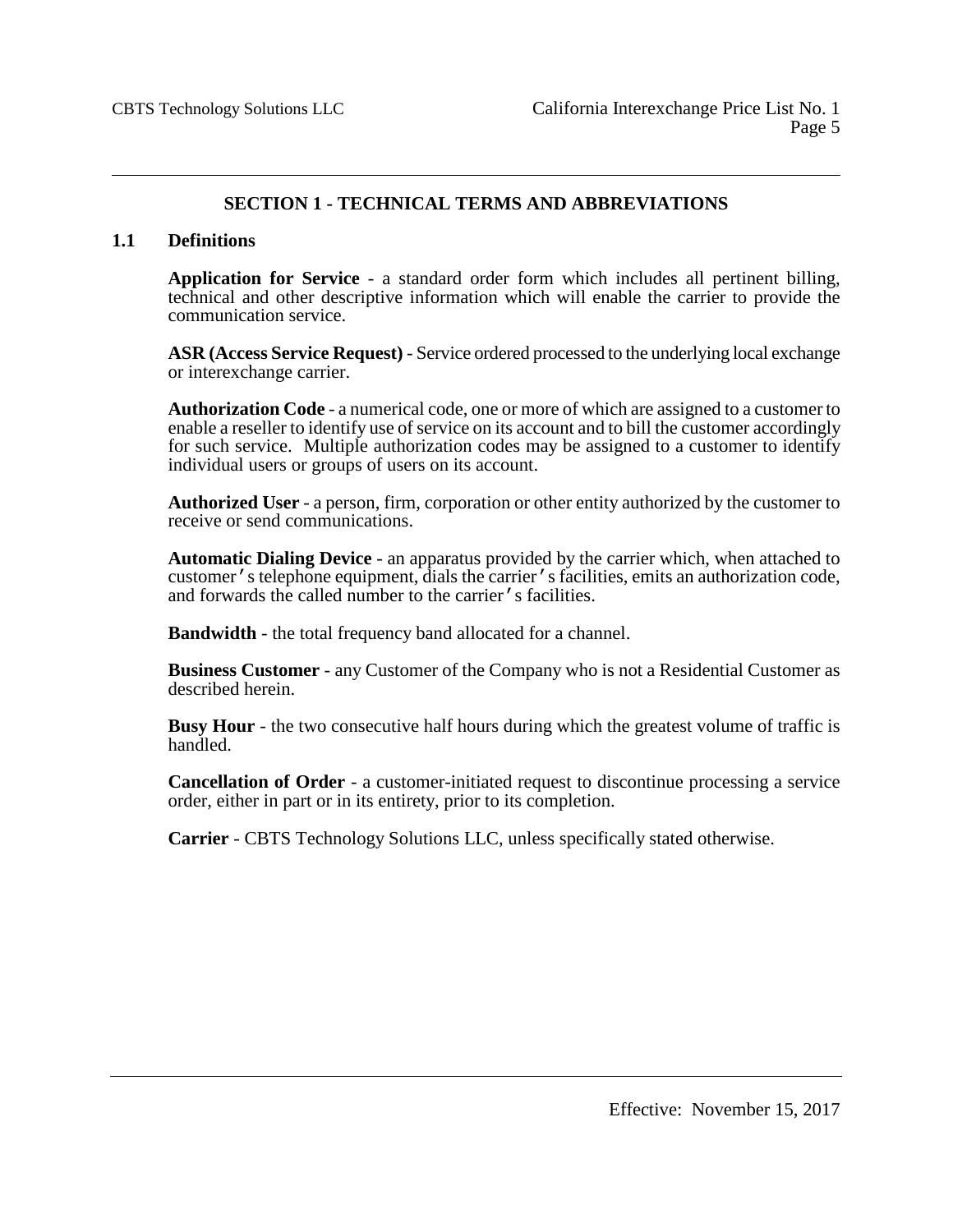## **1.1 Definitions:** (continued)

**Company** - CBTS Technology Solutions LLC, sometimes referred to as acarrier.

**Completed Calls** - calls answered at the distance end. If a customer is charged for an incomplete call, the Company will issue a one minute credit upon the customer's request.

**Custom Account Coding** - key, legend or table created by the customer for a unique project or account numbers for its private use.

**Customer** - the person, firm, corporation or other entity that orders or uses service and is responsible for payment of the rates and charges under a contract or this price list.

**Customer Premises Equipment** - communications equipment located at the customer's premises. Such equipment may be provided by the customer or by The Company.

**Day Rate Period** - unless otherwise specified in this price list, the Day Rate Period applies during the hours of 8:00 a.m. to, but not including 5:00 p.m., Monday through Friday.

**Dedicated Port** - a port on reseller's switch which is dedicated, at extra charge, to customer's exclusive use, and which is connected to the customer's premises by a private line furnished by the customer or the customer's serving local exchange company.

**Delinquent or Delinquency** - an account for which a bill or payment agreement for services or equipment has not been paid in full on or before the due date. Amounts due and unpaid after the due date may be subject to a late payment charge.

**Disconnect** - to render inoperable or to disable circuitry thus preventing outgoing and incoming toll communications service.

**Dialed Number Information Service (DNIS)** - A toll free service option, under which Carrier electronically transmits to Customer, identifying digits (up to 10 digits) that indicate which number was dialed when multiple numbers terminate on the same trunk group.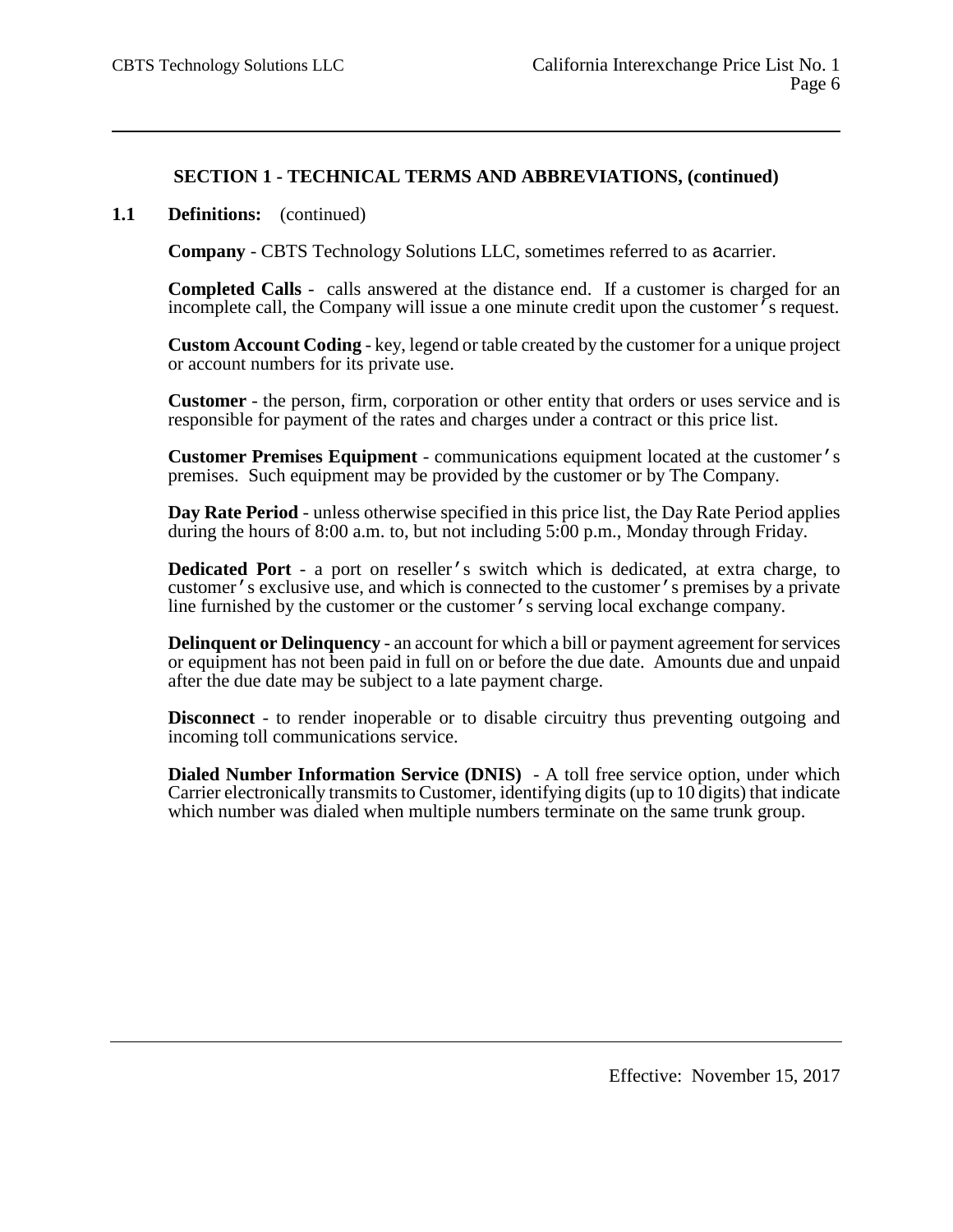### **1.1 Definitions:** (continued)

**Evening Rate Period** - unless otherwise specified in this price list, the Evening Rate Period applies during the hours of 5:00 p.m. to, but not including 11:00 p.m., Sunday through Friday.

**Excessive Call Attempt** - a customer attempt to call over the carrier's network using an invalid authorization code during a measured 15 minute period, within which 10 or more incomplete call attempts are made by the customer from the same customer line, and where those attempts do not complete because the customer has not used a valid authorization code.

**Expedite** - The best effort acceleration of the installation date in advance of commitment date provided by the Company.

**Holidays** - for the purposes of this price list recognized holidays are New Year's Day, Memorial Day, Independence Day, Labor Day, Thanksgiving Day and Christmas day.

**Holiday Rate Period** - the evening rate will apply to calls made on the Company recognized holidays, provided, however, that calls made on holidays during the Night/Weekend Rate Period shall be billed at the lower of the Evening Rate and the Night/Weekend Rate.

**Interexchange Utility** - a utility, resale carrier or other entity that provides intrastate telecommunications services and facilities between exchanges within the state, without regard to how such traffic is carried. A local exchange utility that provides exchange service may also be considered an interexchange utility.

**Local Distribution Area** - metropolitan locations served by the Company which have been defined by the local exchange telephone company as a local calling area under its local exchange price list.

**Measured Use Service** - the provision of long distance measured time communications telephone service to customers who access the carrier's services at its switching and call processing equipment by means of access facilities obtained from another carrier by the customer or otherwise provided at its own expense (the customer is responsible for arranging for the access line).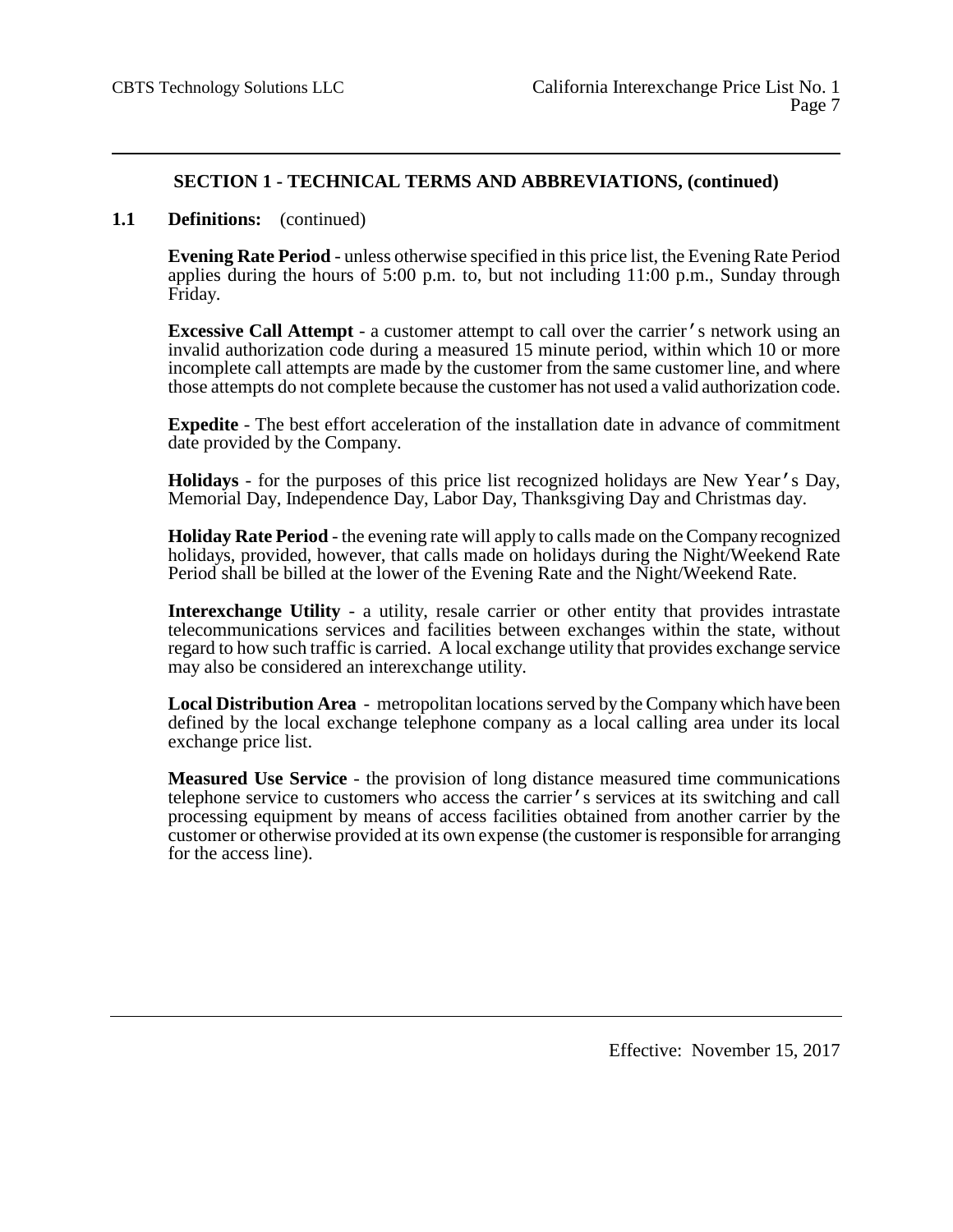### **1.1 Definitions:** (continued)

**Message** - a completed telephone call by a customer or end user.

**Network Terminal** - any location where the Company provides services described herein.

**Night/Weekend Rate Period** - unless otherwise specified in this price list, the Night/Weekend Rate Period applies during the hours of  $11:00$  p.m. to, but not including 8:00 a.m., Monday through Friday; all day Saturday; and from 8:00 a.m. to, but not including 5:00 p.m. Sunday.

**Normal Business Hours** - the hours of 8:00 a.m. to 5:00 p.m., Monday through Friday, excluding holidays.

**Physical Change** - the modification of a circuit, dedicated access line, or port at the request of the customer requiring an actual material change.

**Post-engineering** - After provisioning of service elements.

**Pre-engineering** - Prior to provisioning of service elements.

**Premises**- the space occupied by an individual customer in a building, in adjoining buildings occupied entirely by that customer, or on contiguous property occupied by the customer separated only by a public thoroughfare, a railroad right of way or a natural barrier.

**Rate** - money, charge, fee or other recurring assessment billed to customers for services or equipment.

**Residential Customer** - For the purpose of this price list, a Residential Customer is a Customer of the Company whose primary use of the Company's service is for personal use in a house, apartment or other residential dwelling. A Residential Customer is also a Customer who accesses the Company's service using an access line that has not been assigned a business class of service by the local service provider.

**Routing Function** - terminating number for toll free service may be designated by time of day, day of the week, region of originating ANI or percentage of calls.

**Suspension** - temporary disconnection or impairment of service which disables either outgoing or incoming toll communications services provided by the Company.

**Speed Number** - a signaling arrangement by which a customer may elect to dial a preprogrammed four-digit number in place of a designated ten-digit number.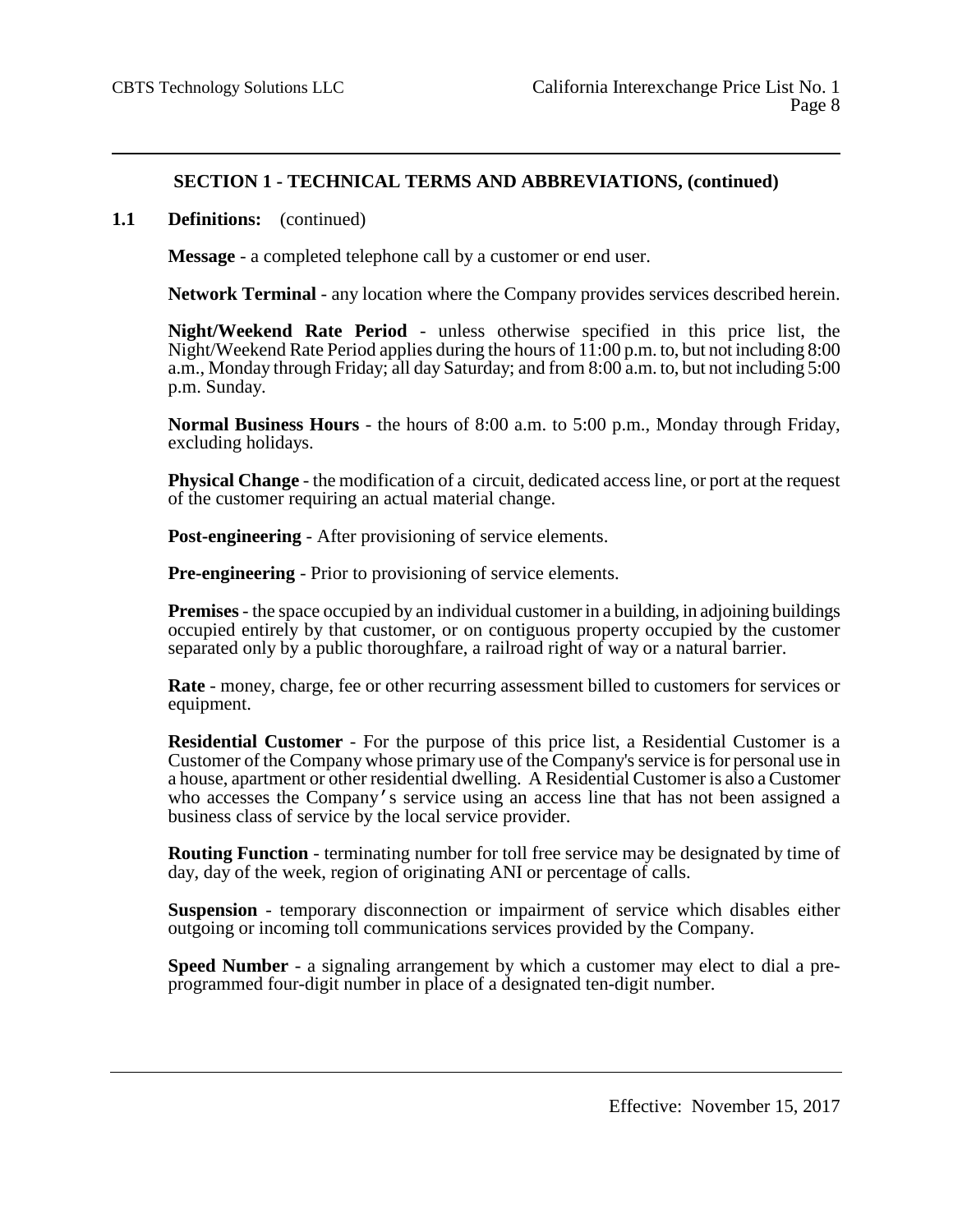## **1.1 Definitions:** (continued)

**Terminal Equipment** - telephone instruments, including pay telephone equipment, the common equipment of large and small key and PBX systems and other devices and apparatus, and associated wiring, which are intended to be connected electrically, acoustically or inductively to the telecommunication system.

**Toll Free Service** - a service that provides long distance calling to a predesignated destination where charges are the responsibility of the call terminated party.

**United States** - the forty-eight contiguous United States and the District of Columbia.

**Validated Account Codes** - account codes that have restricted access.

## **1.2 Abbreviations**:

- **CPE** Customer Premises Equipment
- **LATA** Local Access and Transport Area
- **LDA** Local Distribution Area
- **LEC** Local Exchange Carrier
- **MTS** Message Telecommunications Service
- **NSF** Non-sufficient funds
- **PBX** Private Branch Exchange
- **SAL** Special Access Line
- **V&H** Vertical and Horizontal Coordinates
- **WATS** Wide Area Telephone Service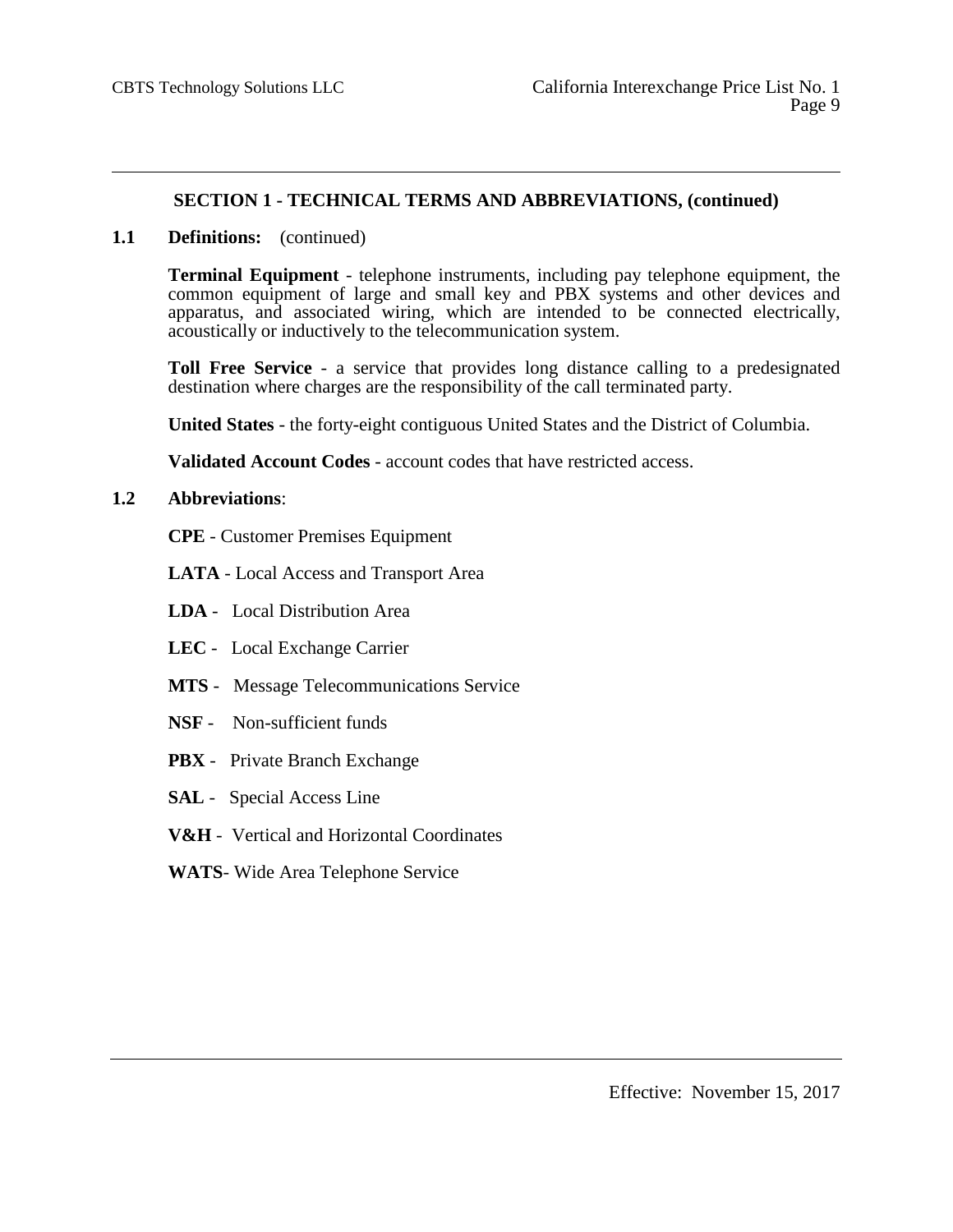# **SECTION 2 - REGULATIONS**

## **2.1 Undertaking of the Company**

The Company provides long distance message telecommunications service to customers for their direct transmission of voice, data and other types of telecommunications.

Communications originate when the customer accesses the Company directly or through the facilities of another carrier via one or more access lines, equal access or on a dial-up basis. The Company may act as the customer's agent for ordering access connection facilities provided by other carriers or entities when authorized by the customer, to allow connection of a customer's location to the Company's network. The customer shall be responsible for all charges due for such service arrangements.

The Company's services are provided on a monthly basis, unless otherwise stated in this price list. Services are available twenty-four (24) hours per day, seven (7) days per week.

## **2.2 Limitations on Service**

- **2.2.1** Service is offered subject to the availability of the necessary facilities and/or equipment and subject to the provisions of this price list.
- **2.2.2** The Company reserves the right to discontinue furnishing service upon written notice, when necessitated by conditions beyond its control or when the customer is using the service in violation of the provisions of this price list or in violation of the law.
- **2.2.3** To the extent that any conflict arises between the terms and conditions of a service agreement or other contract and the terms and conditions of this price list, the price list shall prevail.
- **2.2.4** Title to all equipment provided by the Company under this price list remains with the Company.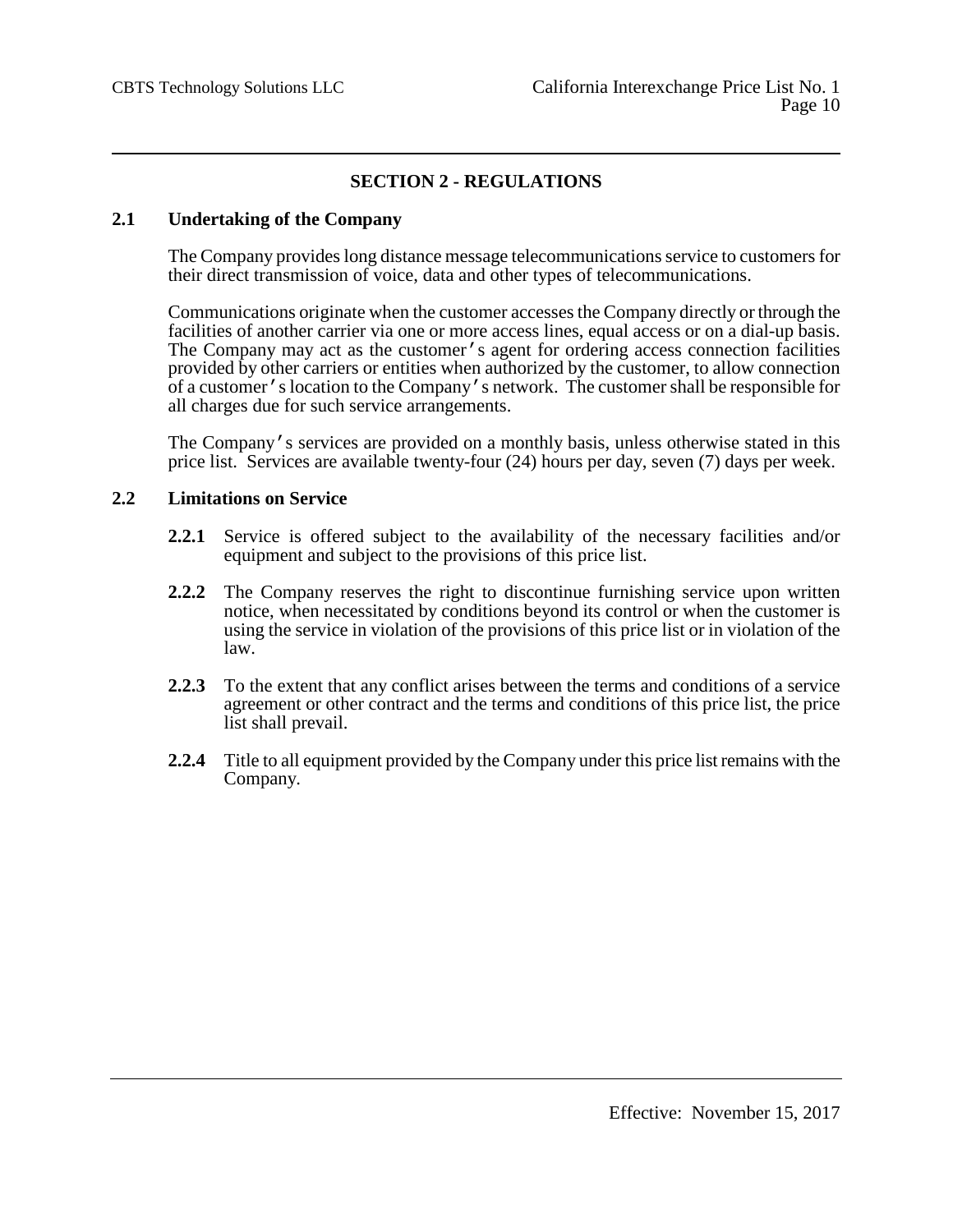### **2.2 Limitations on Service,** (continued)

- **2.2.5** The customer may not transfer or assign the use of service provided under this price list except with the prior written consent of the Company. Such transfer or assignment shall only apply where there is no interruption in the use or location of the service, and all regulations and conditions contained in this price list, as well as all conditions for service, shall apply to all such permitted assignees or transferees.
- **2.2.6** Customer may request Carrier to assign one or more sub-accounts for billing purposes, and to direct sub-account invoices to customer's affiliates or other designated entities for payment. Such requests shall not affect the liability of the customer, who shall remain solely liable to the Company for payment of all invoices for service requested and obtained by customer, whether invoiced by the Company to the customer, the customer's affiliates, or other designated entities.

## **2.3 Use of Service**

Service may not be used for any unlawful purposes or for any purpose for which any payment or other compensation is received by the customer, except where the customer is a duly authorized and regulated common carrier.

## **2.4 Limitation of Liability**

**2.4.1** In view of the fact that the customer has exclusive control of its communications over the facilities furnished by the Company, and other uses for which facilities may be furnished by the Company, and because of the unavoidableness of errors incident to the services and to the use of such facilities of the Company, the services and facilities furnished by the Company are subject to the regulations and limitations specified herein.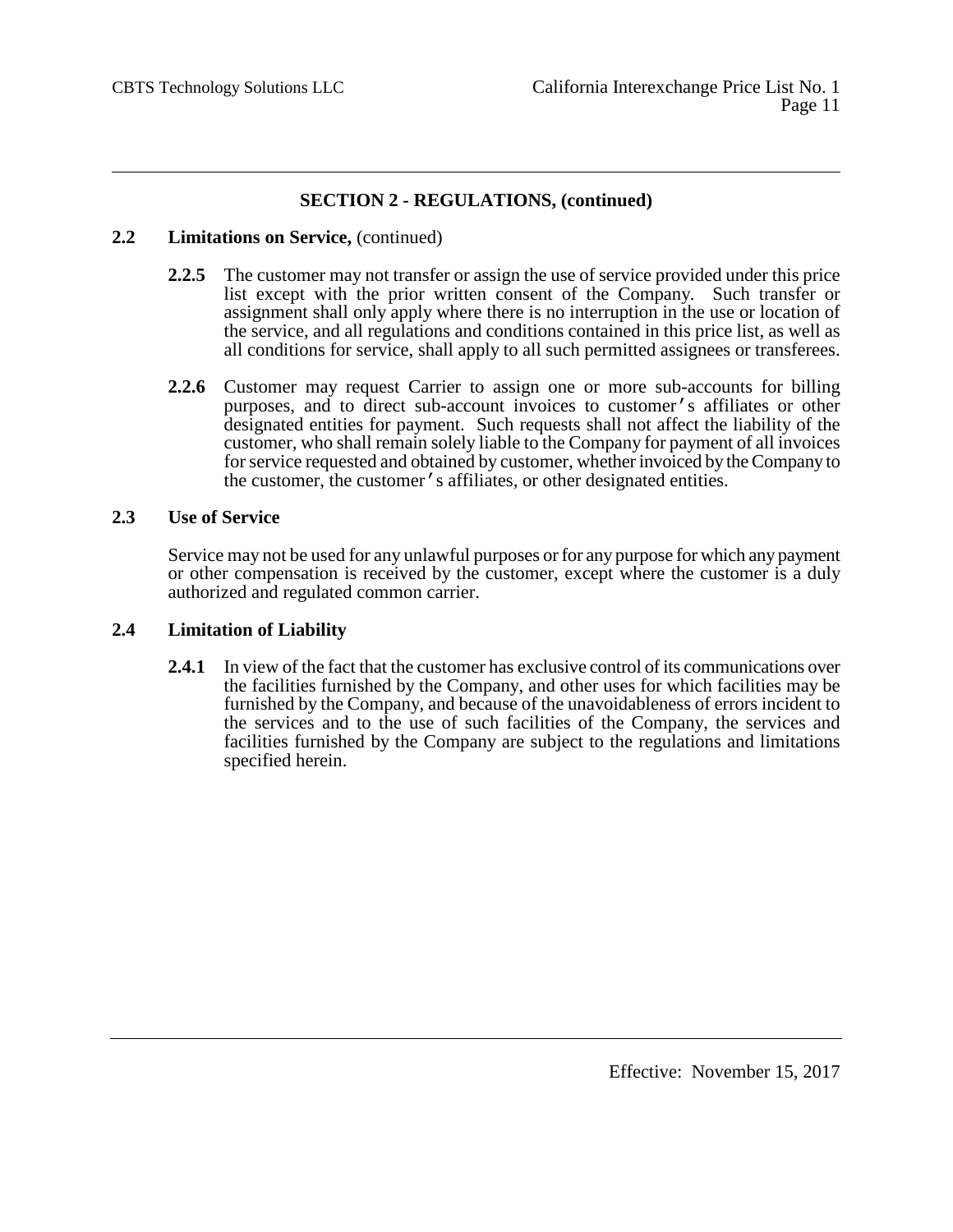## **2.4 Limitation of Liability,** (continued)

- **2.4.2** The Company's failure to provide or maintain facilities under this price list shall be excused by labor difficulties, governmental orders, civil commotions, acts of God and other circumstances beyond the Company's reasonable control, subject to the interruption allowance provisions under this price list.
- **2.4.3** Defacement of premises No liability shall attach to the Company by reason of any defacement or damage to the customer's premises resulting from the existence of the Company's equipment or facilities on such premises, or by the installation or removal thereof, when such defacement or damage is not the result of the negligence of the Company or its employees.
- **2.4.4** Indemnification The Company's liability, if any, for its gross negligence or willful misconduct is not limited by this price list. With respect to any other claim or suit by a customer or by any others, the customer indemnifies and saves harmless the Company against claims, losses or suits for injury to or death of any person, or damage to any property which arises from the use, placement or presence of the Company's equipment, facilities and associated wiring of the customer's premises and further the customer indemnifies and saves harmless the Company against claims for libel, slander, invasion of privacy or the infringement of copyright arising directly or indirectly from the material transmitted over the facilities of the Company or the use thereof by the customer; against claims for infringement of patents arising from combining with or using in connection with, facilities furnished by the Company and apparatus, equipment and systems provided by the customer; and against all other claims arising out of any act or omission of the customer in connection with the services or facilities provided by the Company. No agents or employees of other carriers shall be deemed to be agents or employees of the Company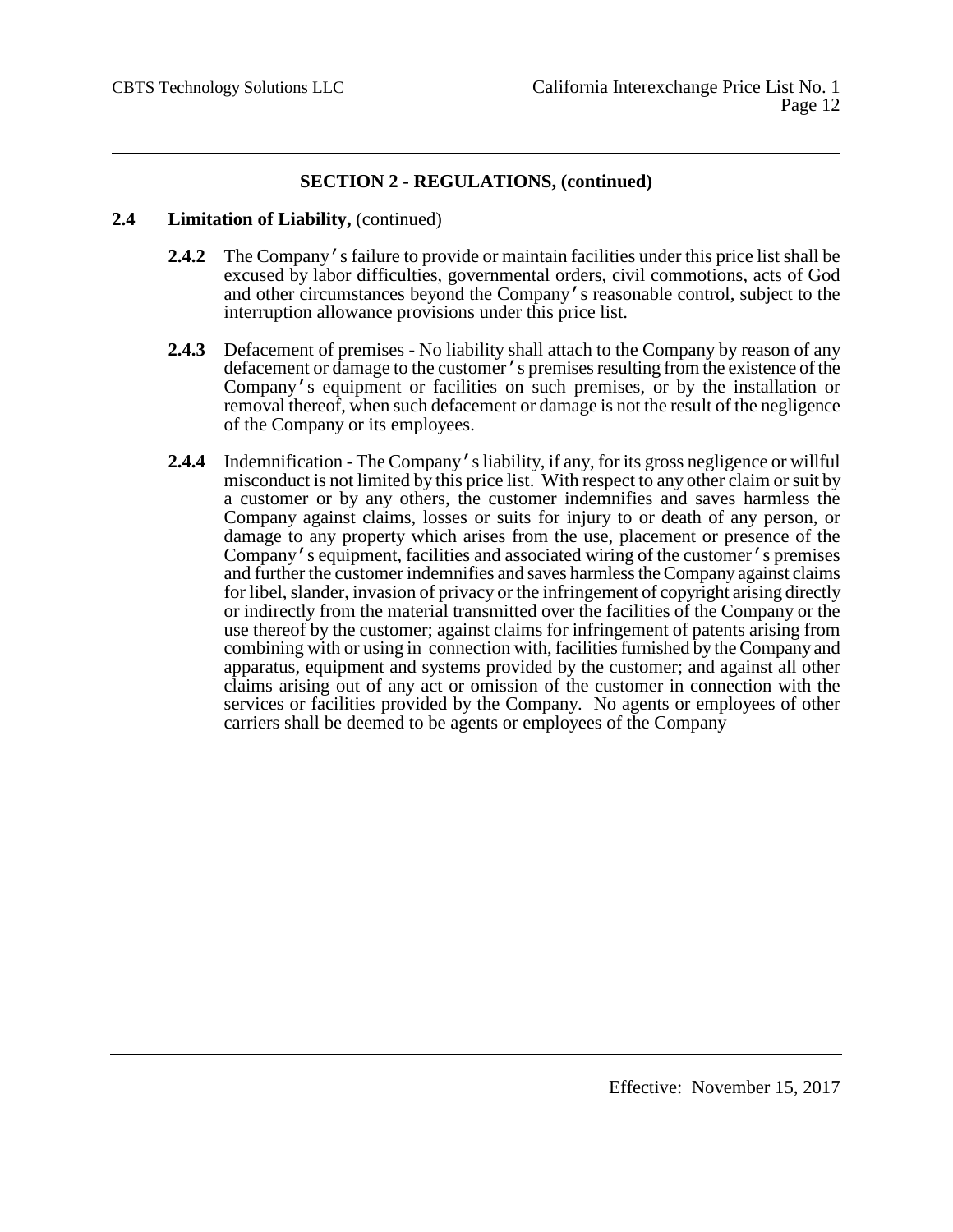## **2.4 Limitation of Liability**, (continued)

- **2.4.5** The Company's liability, if any, for its gross negligence or willful misconduct is not limited by this price list. With respect to any other claim or suit, by a customer or any others, for damages arising out of mistakes, omissions, interruptions, delays or errors, or defects in transmission occurring in the course of furnishing service hereunder, the Company's liability, if any, shall not exceed an amount equivalent to the proportionate charge to the customer for the period of service during which such mistake, omission, interruption, delay, error, or defect in transmission or service occurs and continues. This liability shall be in addition to any amounts that may otherwise be due to the customer under this price list as an allowance for interruptions. However, any such mistakes, omission, interruptions, delays, errors, or defects in transmission or service which are caused or contributed to by the negligence or willful act of the customer, or authorized user, or joint user, or which arise from the use of customer provided facilities or equipment shall not result in the imposition of any liability whatsoever upon the Company.
- **2.4.6** The Company shall not be liable for any damages, including usage charges, that the customer may incur as a result of the unauthorized use of authorization codes or communications equipment. The unauthorized use of communications equipment includes, but is not limited to, the placement of calls from the customer's premises, and the placement of calls through equipment controlled and/or provided by the customer, that are transmitted over the Company's network without the authorization of the customer. The customer shall be fully liable for all such usage charges.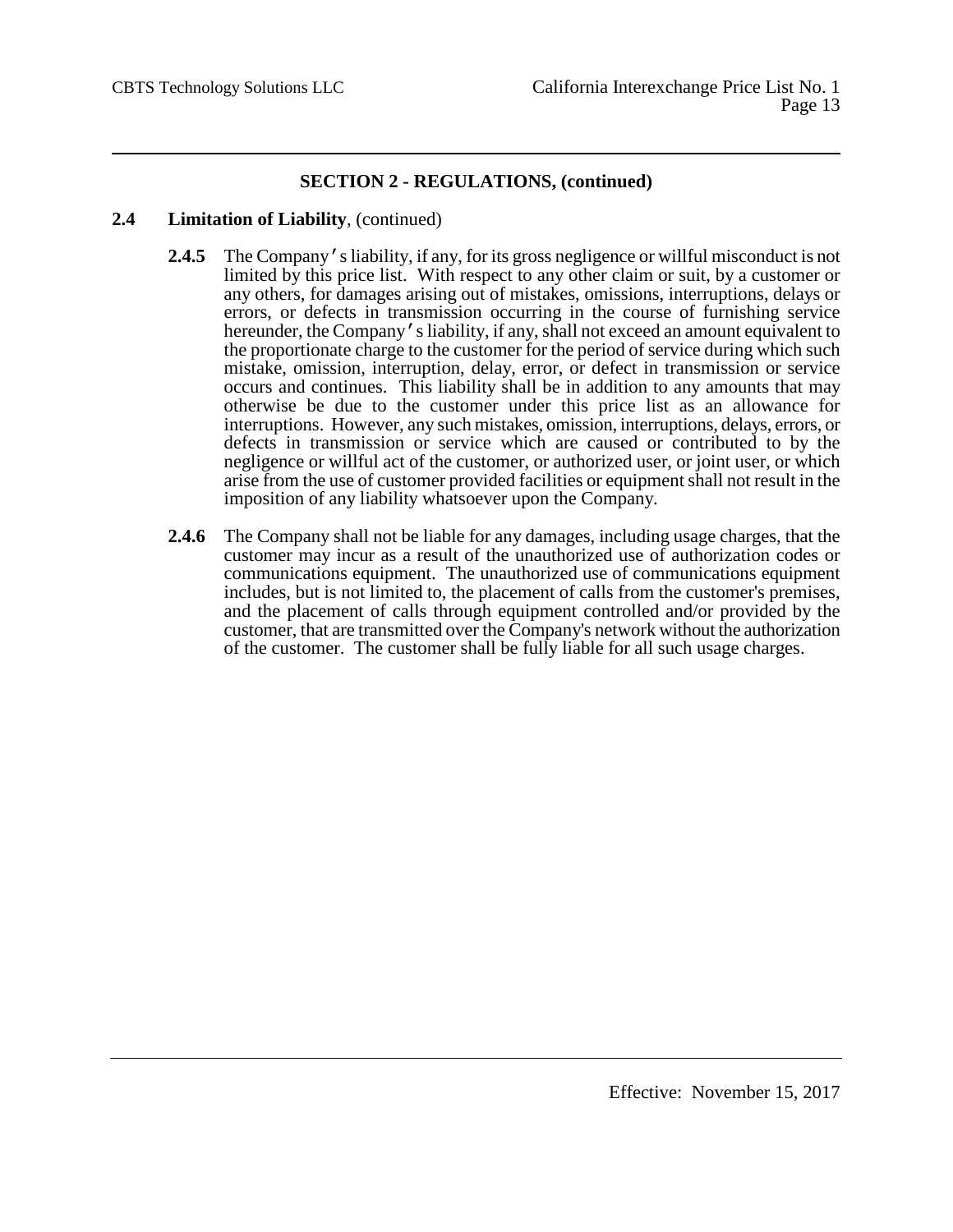## **2.5 Interruption of Service**

- 2.5.1 If a customer's service is interrupted other than by the negligence or willful act of the customer, and it remains out of order for eight normal working hours or longer after access to the premises is made available and after being reported to be out of order, appropriate adjustments or refunds shall be made to the customer. The amount of adjustment or refund shall be determined on the basis of the known period of interruption, generally beginning from the time the service interruption is first reported. The refund to the customer shall be a pro rata part of the monthly recurring charges (but not for per minute or per call charges) for the period of days and that portion of the service facilities rendered useless or inoperative. The refund may be accomplished by a credit on a subsequent bill for the service.
- **2.5.2** A credit allowance for interruptions of service which are not due to the Company's testing or adjusting, to the negligence of the customer, or to the failure of the channels, equipment, and/or communications systems provided by the customer, are subject to the general liability provisions set forth herein. It shall be the obligation of the customer to notify the carrier of any interruption in service. Before giving such notice, the customer shall ascertain that the trouble is not being caused by any action or omission by or within the customer's control and is not in wiring or equipment connected to the carrier terminal.

## **2.6 Restoration of Service**

The use and restoration of service in emergencies shall be in accordance with the Part 64, Sub-part D of the Federal Communications Commission's rules and Regulations which specifies the priority system for such activities.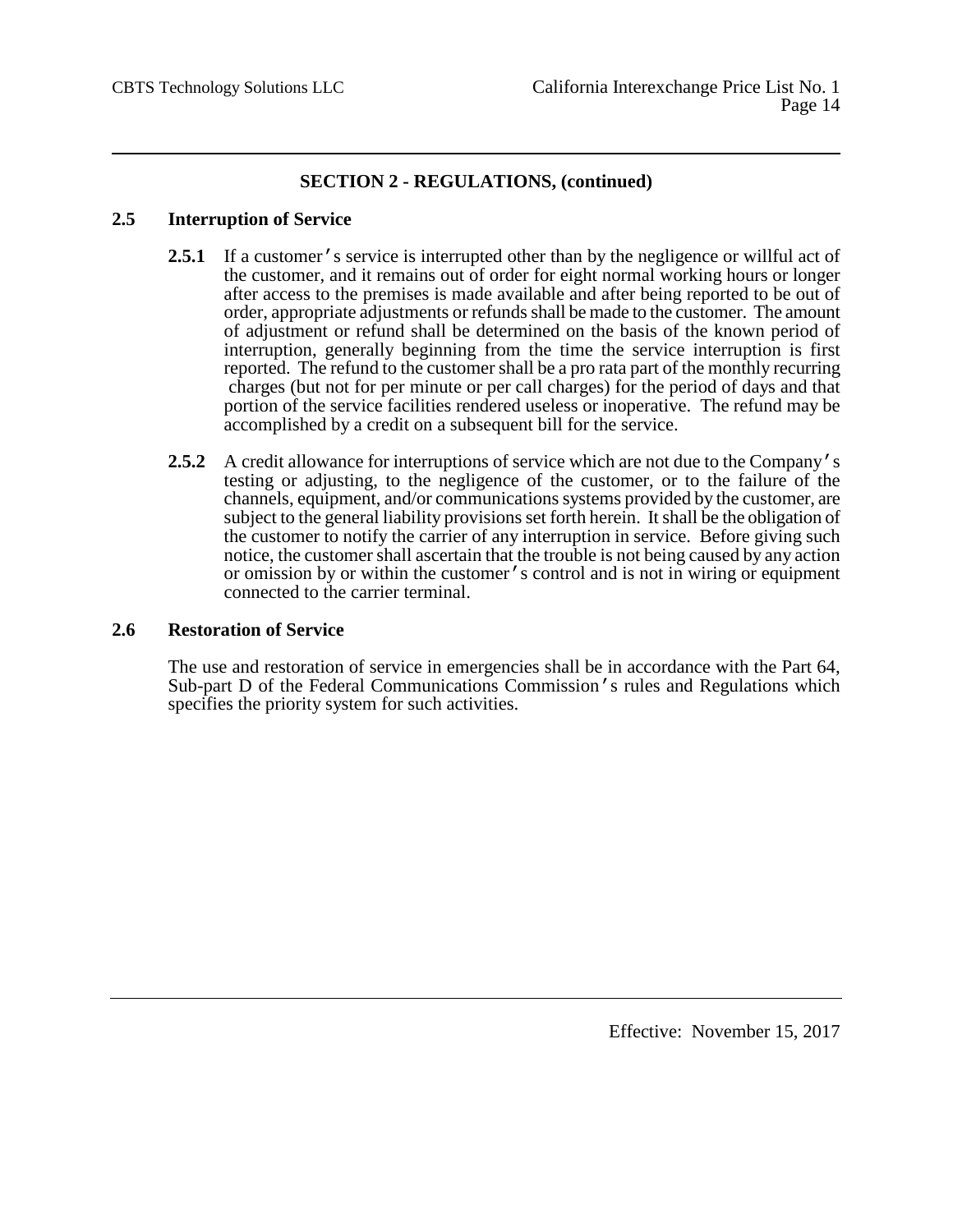# **2.7 Customer Responsibility**

- **2.7.1** All customers assume general responsibilities in connection with the provisions and use of the Company's service. When facilities, equipment, and/or communication systems provided by others are connected to the Company's facilities, the customer assumes additional responsibilities. All customers are responsible for the following:
	- **A.** The customer is responsible for placing orders for service, paying all charges for service rendered by the Company and complying with all of the Company's regulations governing the service. The customer is also responsible for assuring that its users comply with regulations.
	- **B.** When placing an order for service, the customer must provide:
		- **1**. The names and addresses of the persons responsible for the payment of service charges, and
		- **2.** The names, telephone numbers, and addresses of the customer contact persons.
	- **C.** The customer must pay the Company for the replacement or repair of the Company's equipment when the damage results from:
		- **1.** The negligence or willful act of the customer or user;
		- **2.** Improper use of service; and
		- **3.** Any use of equipment or service provided by others.
	- **D.** After receipt of payment for the damages, the Company will cooperate with the customer in prosecuting a claim against any third party causing damage.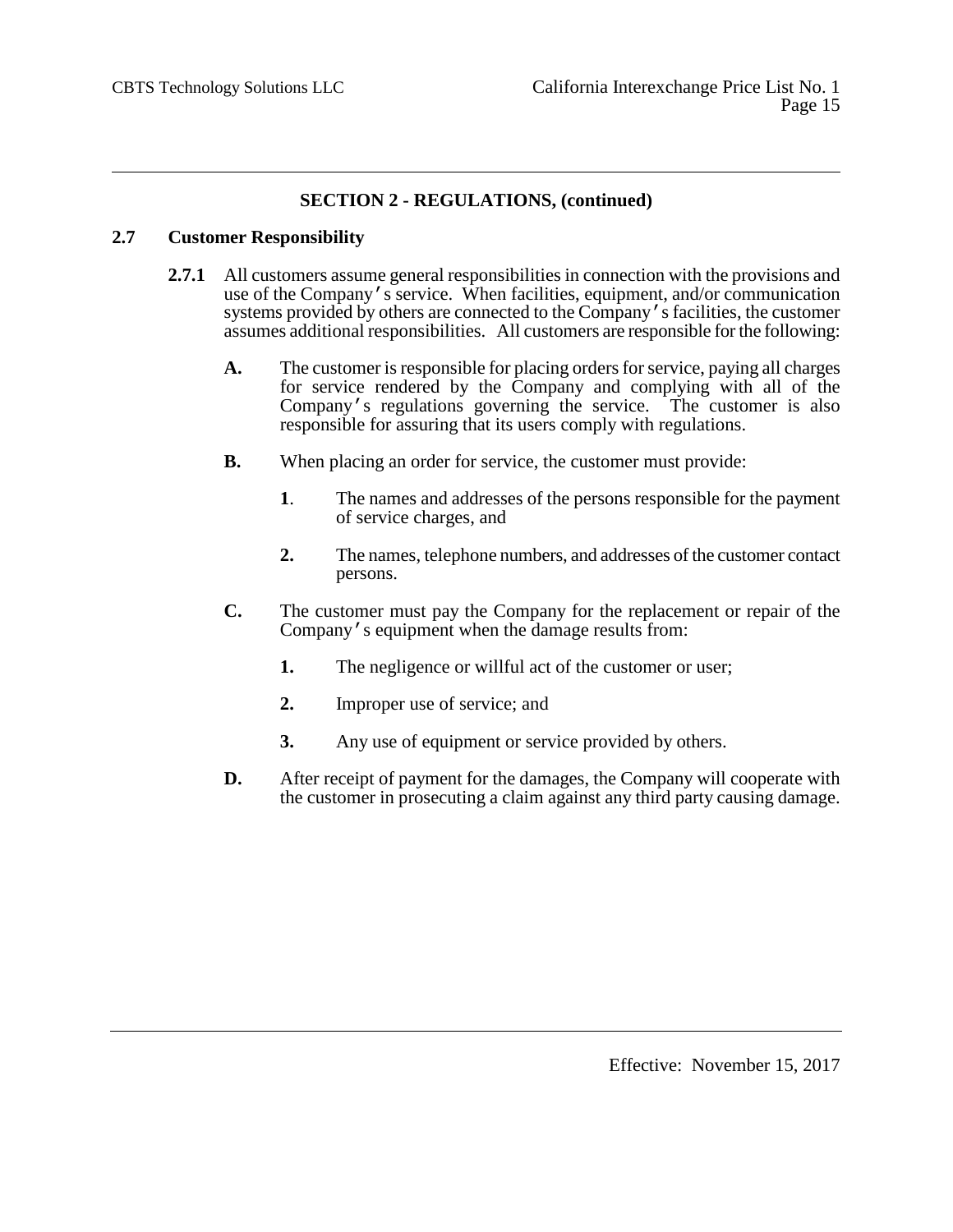## **2.7 Customer Responsibility**, (continued)

**2.7.2** Upon reasonable notice, the equipment provided by the Company shall be made available for such tests and adjustments as may be necessary to maintain them in satisfactory condition. No interruption allowance will be granted for the time during which such tests and adjustments are made.

## **2.7.3 Deposits**

Applicants or customers whose financial condition is not acceptable to the Company or is not a matter of general knowledge, may be required to make, at any time, a cash deposit up to an amount equaling two and one-half times (2.5x) one (1) month's actual or estimated charges for the purpose of guaranteeing final payment for service, in accordance with the rules of the Commission. Interest on cash deposits will be payable per the deposit rules and regulations prescribed by the Commission for the period during which the deposit is held. Such deposit will be refunded or credited to the customer upon termination or after one year of prompt payment for service.

## **2.7.4 Credit Allowance**

Credit for failure of service or equipment will be allowed only when failure is caused by or occurs in equipment owned, provided and billed for, by the Company.

- **A.** Credit allowances for failure of service or equipment starts when the customer notifies the Company of the failure or when the Company becomes aware of the failure and ceases when the operation has been restored and an attempt has been made to notify the customer.
- **B.** The customer shall notify the Company of failures of service or equipment and make reasonable attempts to ascertain that the failure is not caused by the customer or in wiring or equipment connected to the terminal.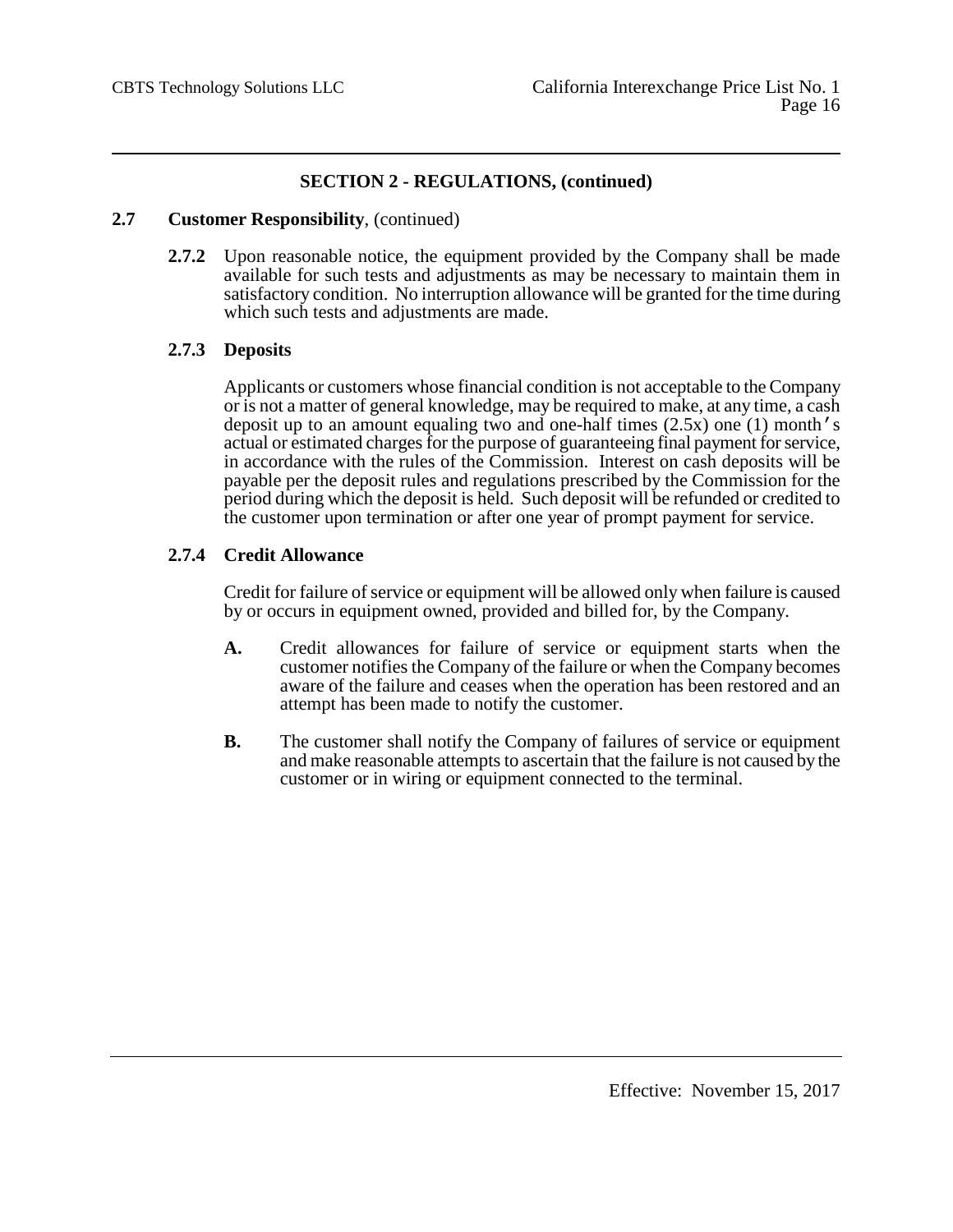## **2.7 Customer Responsibility**, (continued)

## **2.7.4 Credit Allowance**, (continued)

- **C.** Only those portions of the service or equipment operation disabled will be credited. No credit allowances will be made for:
	- **1.** Interruptions of service resulting from the Company performing routine maintenance;
	- **2.** Interruptions of service for implementation of a customer order for a change in the service;
	- **3.** Interruption caused by the negligence of the customer or an authorized user;
	- **4.** Interruptions of service because of the failure of service or equipment due to the customer or authorized user provided facilities.

## **2.7.5 Cancellation by Customer**

If a customer orders services requiring special equipment and/or facilities dedicated to the customer's use and then cancels its order before the service begins, before a completion of the minimum period mutually agreed upon by the customer and the Company, a charge will be made to the customer for the non-recoverable portions of expenditures or liabilities incurred expressly on behalf of the customer by the Company and not fully reimbursed by installation and monthly charges. If, based on such an order, any construction has either begun or been completed, but no such services provided, the non-recoverable cost of such construction shall be borne by the customer.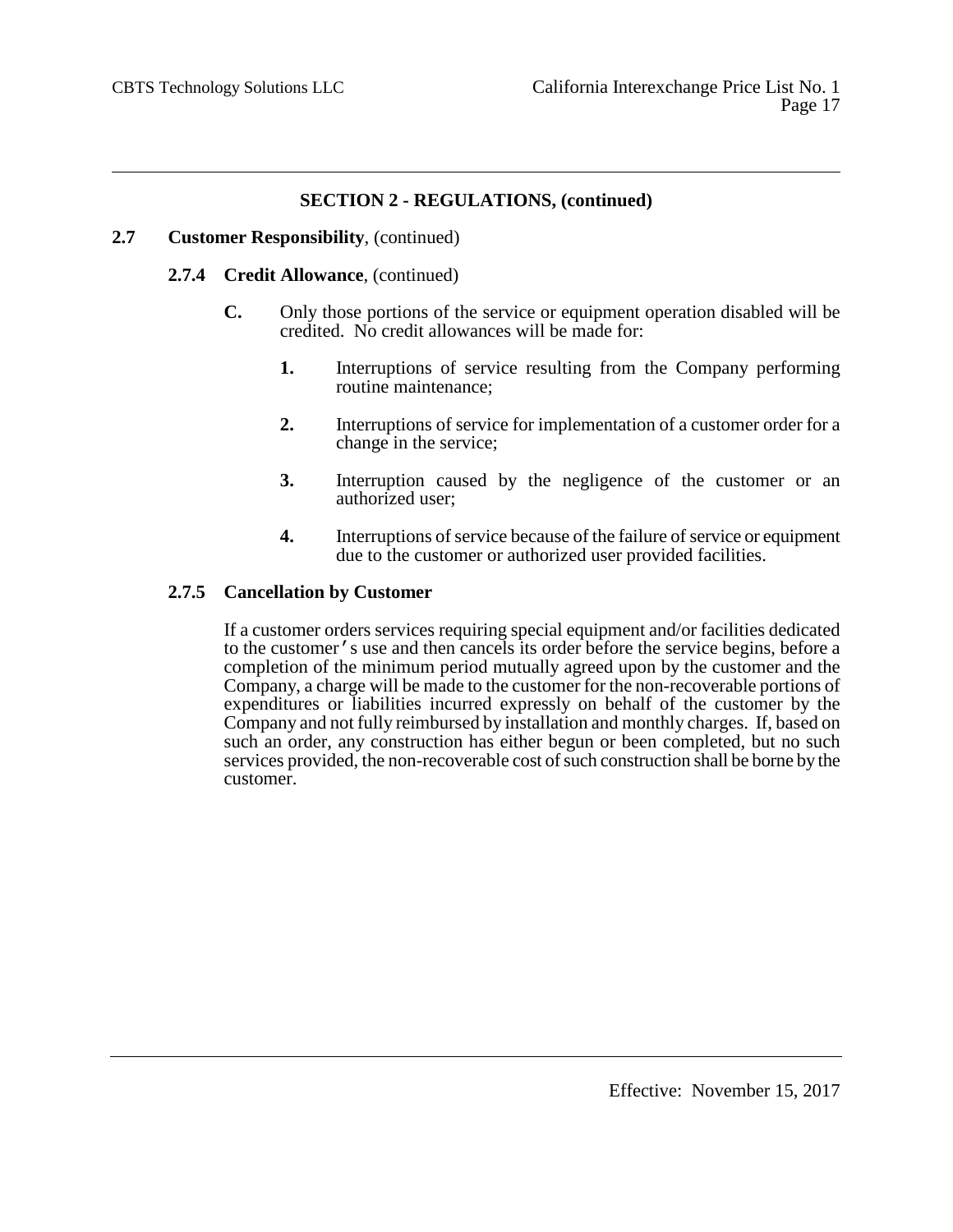### **2.7 Customer Responsibility**, (continued)

### **2.7.6 Payment and Charges for Services**

Charges for service are applied on a recurring and nonrecurring basis. Service is provided and billed on a monthly basis. Service continues to be provided until disconnection is requested by the customer in writing, or until canceled by the Company pursuant to this price list.

## **A. Payment of Charges**

Payment will be due upon receipt of the statement. A payment is considered delinquent thirty (30) days after rendition of the bill. A bill is considered rendered when deposited in the U.S. Mail for delivery to customer's last known address.

- **1.** The customer is responsible for payment of all charges for service furnished to the customer. Charges based on actual usage during a month will be billed monthly in arrears. All fixed monthly and nonrecurring charges for services ordered will be billed monthly in advance.
- **2.** Service may be denied or discontinued by the Company for non-<br>payment of past due or delinquent amounts due the Company. Restoration of service will be subject to all applicable installation charges. Disconnection may not occur before thirty (30) days from invoice and the Company must give five (5) days written notice before any disconnection can occur.

## **2.7.7 Application of Rates**

The rates for service are those in effect for the period that service is furnished.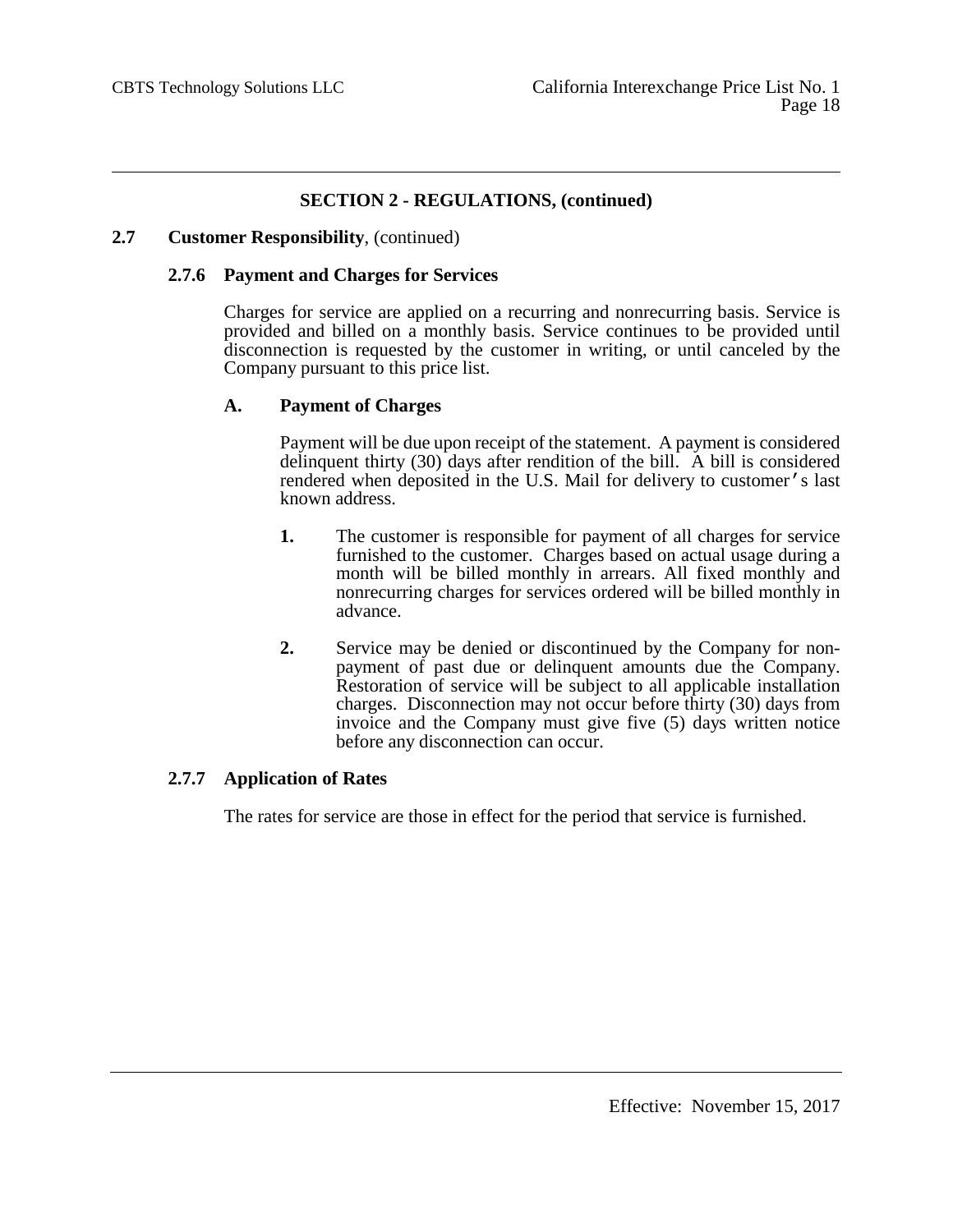## **2.8 Responsibility of the Company**

- **2.8.1 Calculation of Credit Allowance** Under the limitations of section 2.7.4, when service is interrupted the credit allowance will be computed on the following basis.
	- **A.** No credit shall be allowed for an interruption of less than two hours.
	- **B.** The customer shall be credited for an interruption of two hours or major fraction thereof that the interruption continues.
	- **C.** Where there has been an outage, and a minimum usage charge applies, and the customer fails to meet the minimum usage, a credit shall be applied against that minimum. The credit shall equal 1/360th of the monthly minimum charges associated with the portion of service disabled for each period of two hours or major fraction thereof that the interruption continues.

## **2.8.2 Cancellation of Credit**

Where the Company cancels a service or the provision of equipment and the final service period is less than the monthly billing period, a credit will be issued for any amounts billed in advance, prorated at 1/30th of the monthly recurring charge for each day the service was rendered or the equipment was provided. This credit will be issued to the customer or applied against the balance remaining on the customer's account.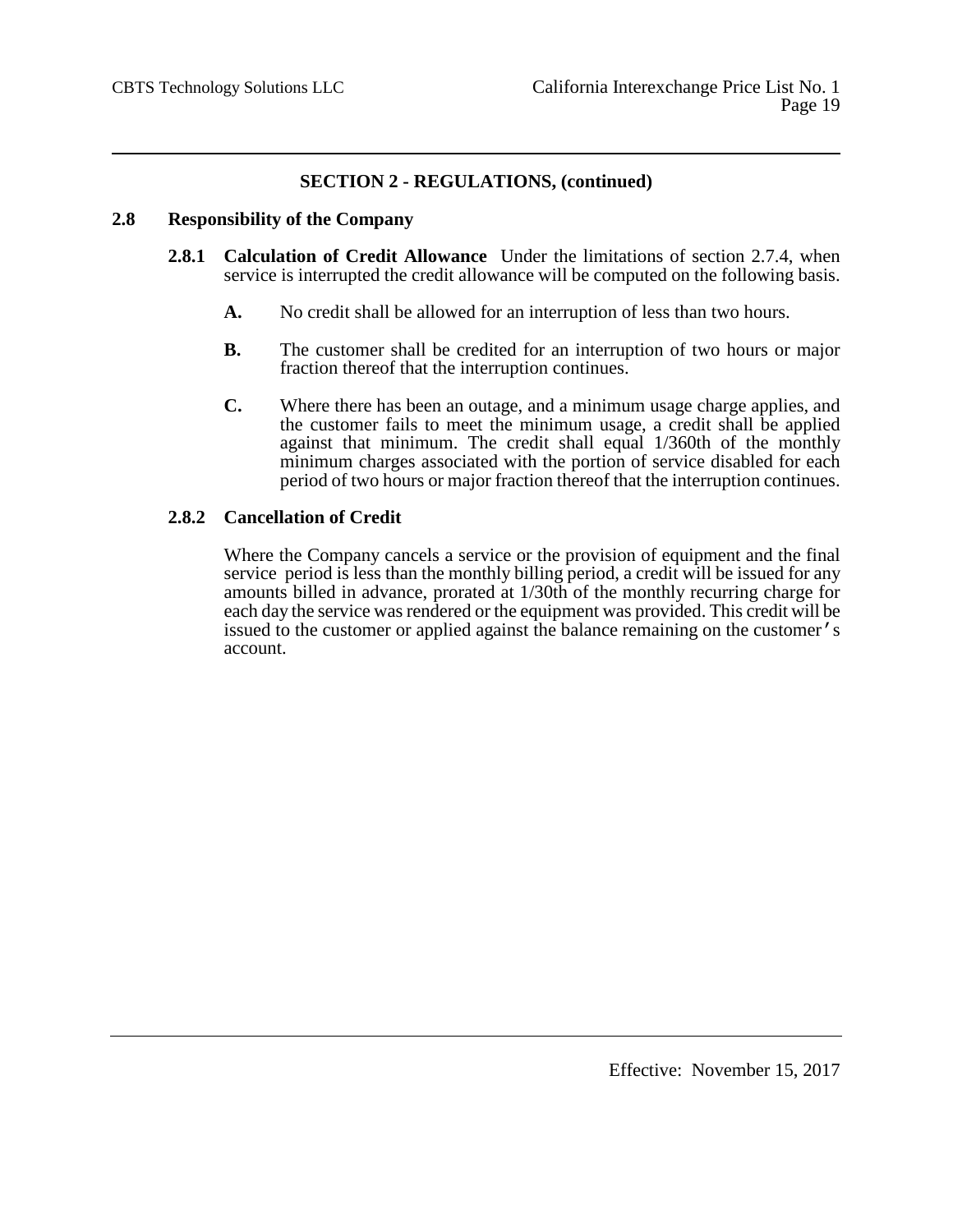### **2.8 Responsibility of the Company**, (continued)

### **2.8.3 Disconnection of Service by the Company**

Upon five (5) days written notice, the Company may discontinue service or cancel an application for service without incurring any liability for any of the following reasons:

- **A.** Non-payment of any sum due to the Company for service for more than thirty days beyond the date of rendition of the bill for such service;
- **B.** Violation of any regulation governing the service under this price list;
- **C.** Violation of any law, rule, or regulation of an government authority having jurisdiction over the service; or
- **D.** The Company is prohibited from furnishing services by order of a court or other government authority having jurisdiction.
- **E.** Customer uses equipment is such a manner as to adversely affect the Company's equipment or service to others.

#### **2.8.4 Fractional Charges**

Charges for a fractional part of a month (which follows a full month) are calculated by counting the number of days remaining in the billing period after service is furnished or has been discontinued. The number of days remaining in the billing period are counted starting with the day after the service was furnished or discontinued. Divide that figure by thirty days. The resultant fraction is then multiplied by the monthly charge to arrive at the fractional monthly charge.

### **2.8.5 Insufficient Fund Checks**

Customers will be charged \$20.00 on all checks issued to the Company which are returned due to insufficient funds. At the discretion of the Company, the insufficient funds check charge may be waived under appropriate circumstances (e.g. a bank error).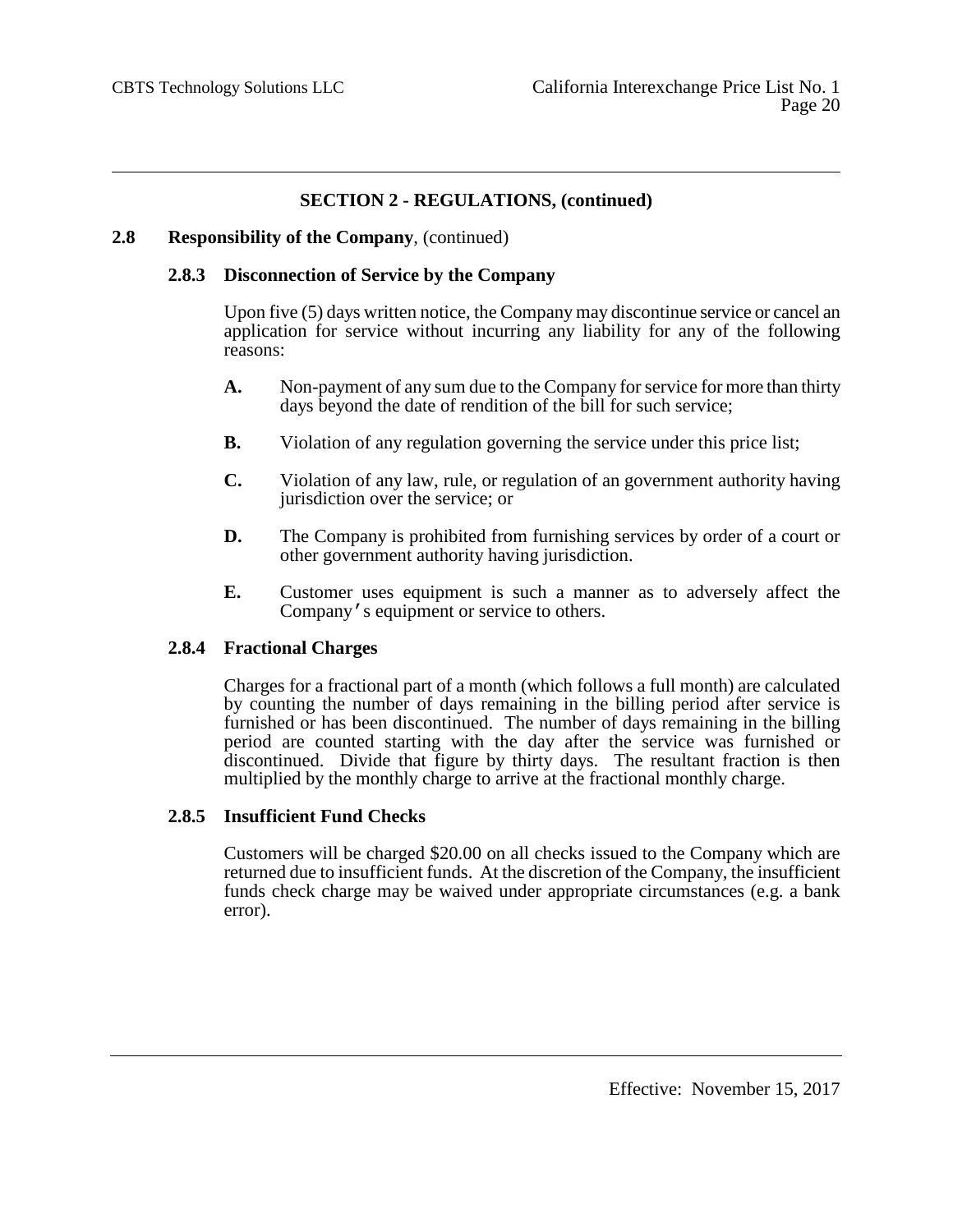## **2.9 Taxes and Fees**

- **2.9.1** All state and local taxes (e.g., gross receipts tax, sales tax, municipal utilities tax) are not included in the rates under this price list, but shall be listed as separate line items on the customer's bill.
- **2.9.2** To the extent that a municipality, other political subdivision or local agency of government, or commission imposes and collects from the Company a gross receipts tax, occupation tax, license tax, permit fee, franchise fee, or regulatory fee, such taxes and fees shall, as allowed by law, be billed pro rata to the customer receiving service from the Company within the territorial limits of such municipality, other political subdivision or local agency of government.
- **2.9.3** Service shall not be subject to taxes for a given taxing jurisdiction if the customer provides the Company with written verification, acceptable to the Company and to the relevant taxing jurisdiction, that the customer has been granted a tax exemption.
- **2.9.4** The Company may adjust its rates or impose additional rates on its customer to recover amounts it is required by governmental or quasi-governmental authorities to collect from or pay to others. The Company may also adjust its rates or impose additional rates to cover the administrative cost of collecting such charges or paying compensation to other entities. Examples of such programs include, but are not limited to, the Universal Service Fund (USF), the Presubscribed Interexchange Carrier Charge (PICC), and compensation to pay telephone service providers for the use of their pay telephones to access the Company's services.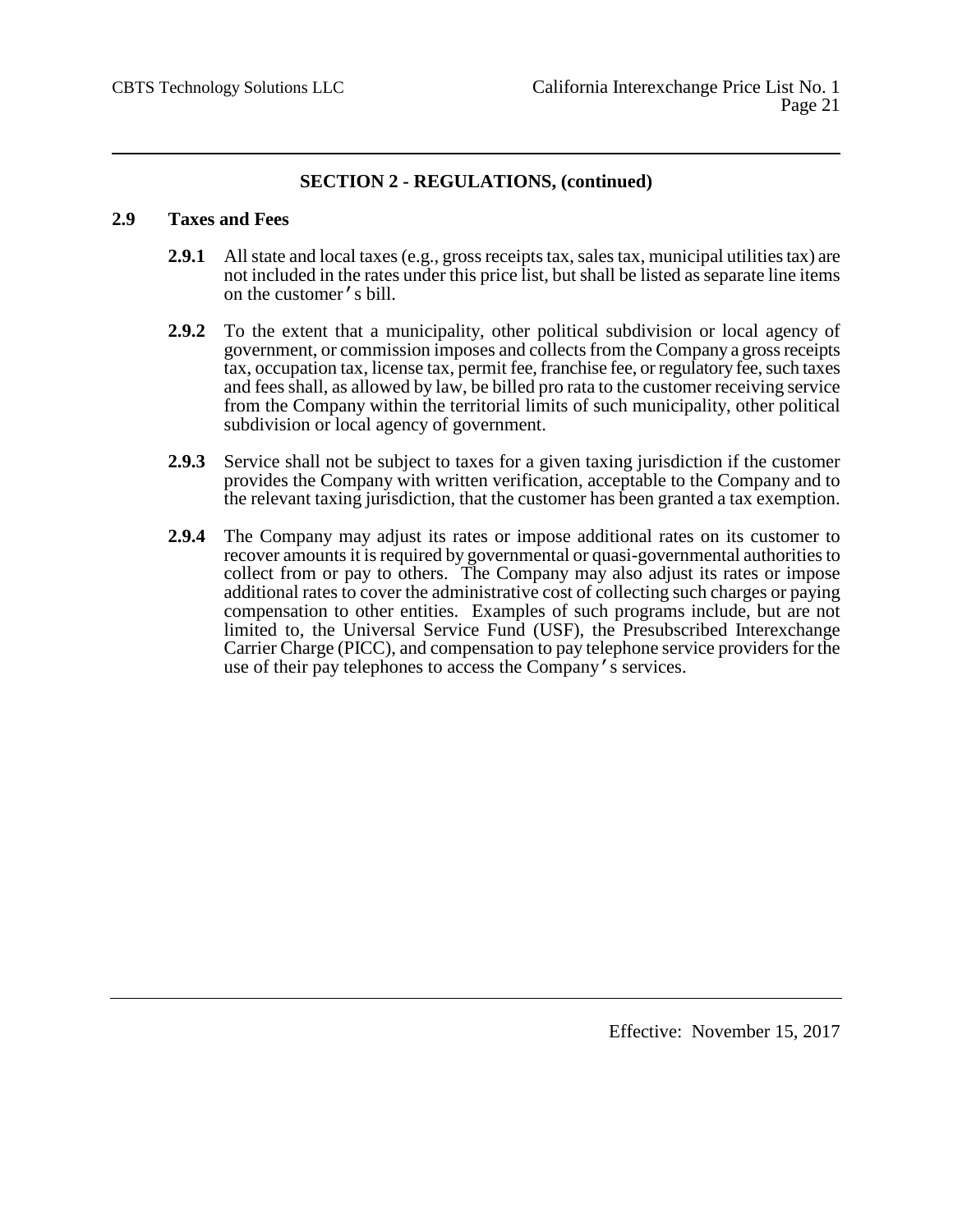## **2.9 Taxes and Fees (continued)**

**2.9.5** Pursuant to Resolution T-16901, all telecommunications carriers are required to apply CPUC mandated Public Program surcharge rates (excluding a. Universal Lifeline Telephone Service (ULTS) billings; b. charges to other certificated carriers for services that are to be resold; c. coin sent paid telephone calls (coin in box) and debit card calls; d. customer-specific contracts effective before 9/15/94; e. usage charges for coin-operated pay telephones; f. directory advertising; and g. one-way radio paging) and the CPUC Reimbursement Fee rate (excluding a. directory advertising and sales; b. terminal equipment sales; c. inter-utility sales) to intrastate services. For a list of the Public Program surcharges and Reimbursement Fee, and the amounts, please refer to the Pacific Bell (d.b.a SBC California) price lists.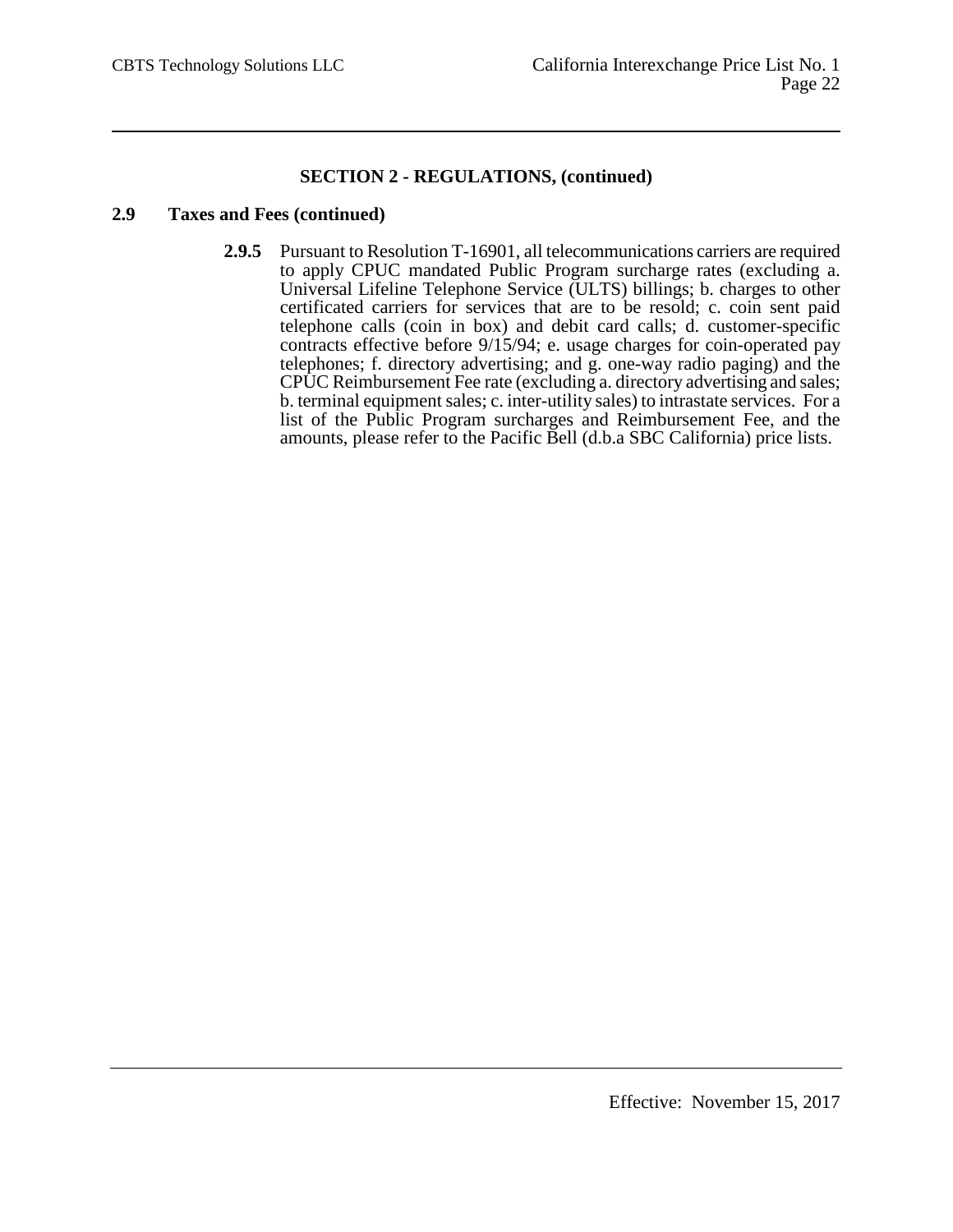## **2.10 Unauthorized Carrier Change Charge**

Carrier will assess Reseller a \$200 Unauthorized Carrier Change Charge (UCCC) for each Primary Interexchange Carrier (PIC) made without prior valid authorization which results in Carrier being named in a compliant filed with a state or federal regulatory authority or counsel. Continued acts of unauthorized PIC's by any Reseller shall be considered grounds for refusing to provide service to that Reseller.

## **2.11 Unauthorized Service Change Charge**

Carrier will assess Reseller a \$200 Unauthorized Service Change Charge (USCC) for each unauthorized addition of services on an end user's bill which results in Carrier being named in a complaint filed with a state or federal regulatory authority or counsel. Continued acts of unauthorized service changes by any Reseller shall be considered grounds for refusing to provide service to that Reseller.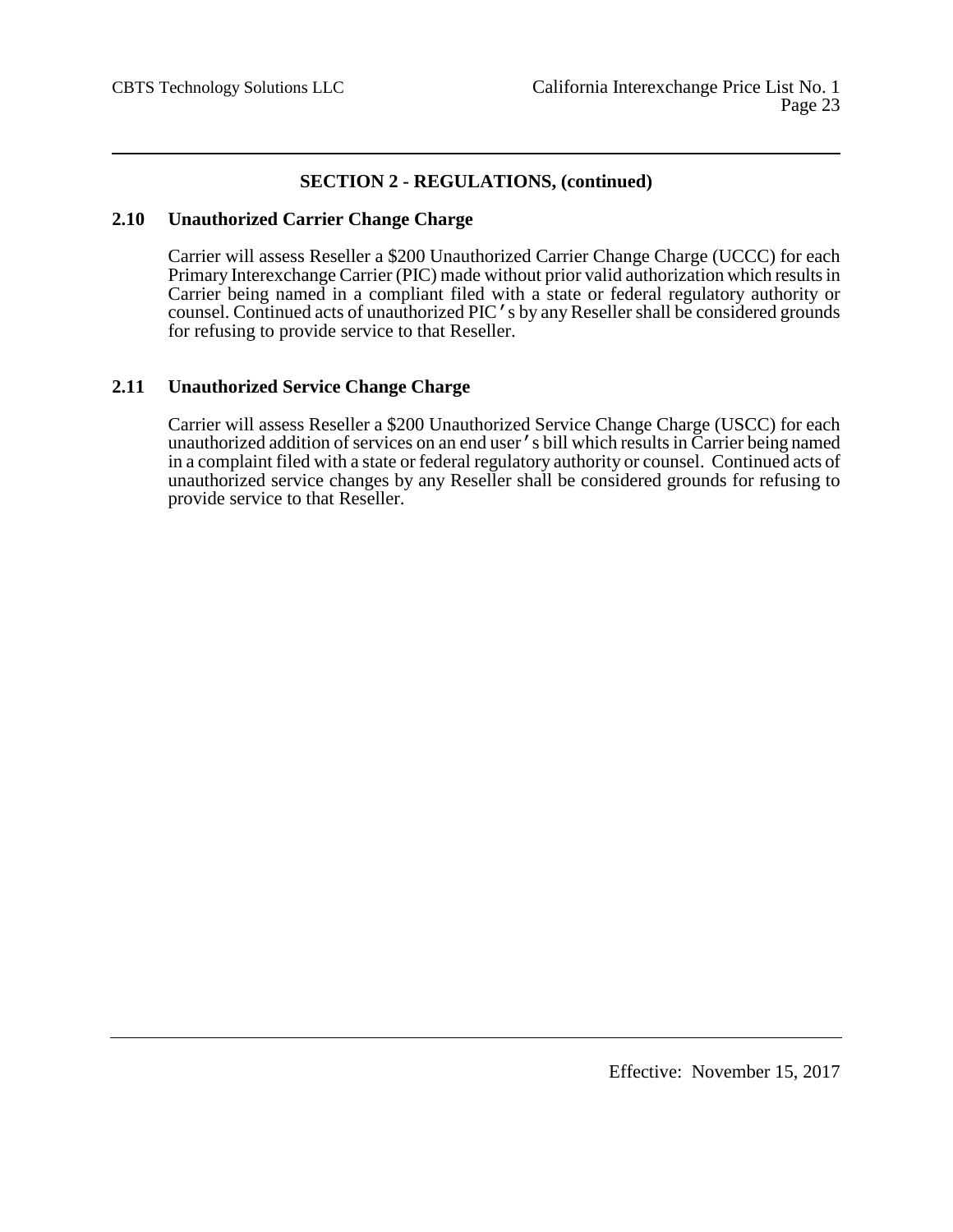# **SECTION 3 - LONG DISTANCE SERVICES**

## **3.1 Timing of Calls**

- **3.1.1** The customer's monthly usage charges for the Company service are based upon the total number of minutes the customer uses and the service options to which the customer subscribes. Chargeable time begins when the connection is established between the calling station and the called station or PBX. Chargeable time ends when the either party hangs up. If the called station hangs up but the calling station does not, chargeable time ends when the connection is released by automatic timing equipment within the telecommunications network.
- **3.1.2** No charges apply if a call is not completed.

## **3.2 Start of Billing**

For billing purposes, the start of service is the day following acceptance by the customer of the Company's service or equipment. The end of service date is the last day of the minimum notification of cancellation or any portion of the last day, after receipt by the Company of notification of cancellation as described in Section 2 of this price list.

## **3.3 Interconnection**

Service furnished by the Company may be interconnected with services or facilities of other authorized communications common carriers and with private systems, subject to the technical limitations established by the Company. Service technical limitations established by the Company. Service furnished by the Company is not part of a joint undertaking with such other carriers. Any special interface equipment of the Company and other participating carriers shall be provided at the customer's expense.

Interconnection with the facilities or services of other carriers shall be under the applicable terms and conditions of other carriers' price lists. The customer is responsible for taking all necessary legal steps for inter connecting its customer-provided terminal equipment or communications systems with the Company's. The customer shall secure all licenses, permits, right-of-ways, and other arrangements necessary for such interconnection.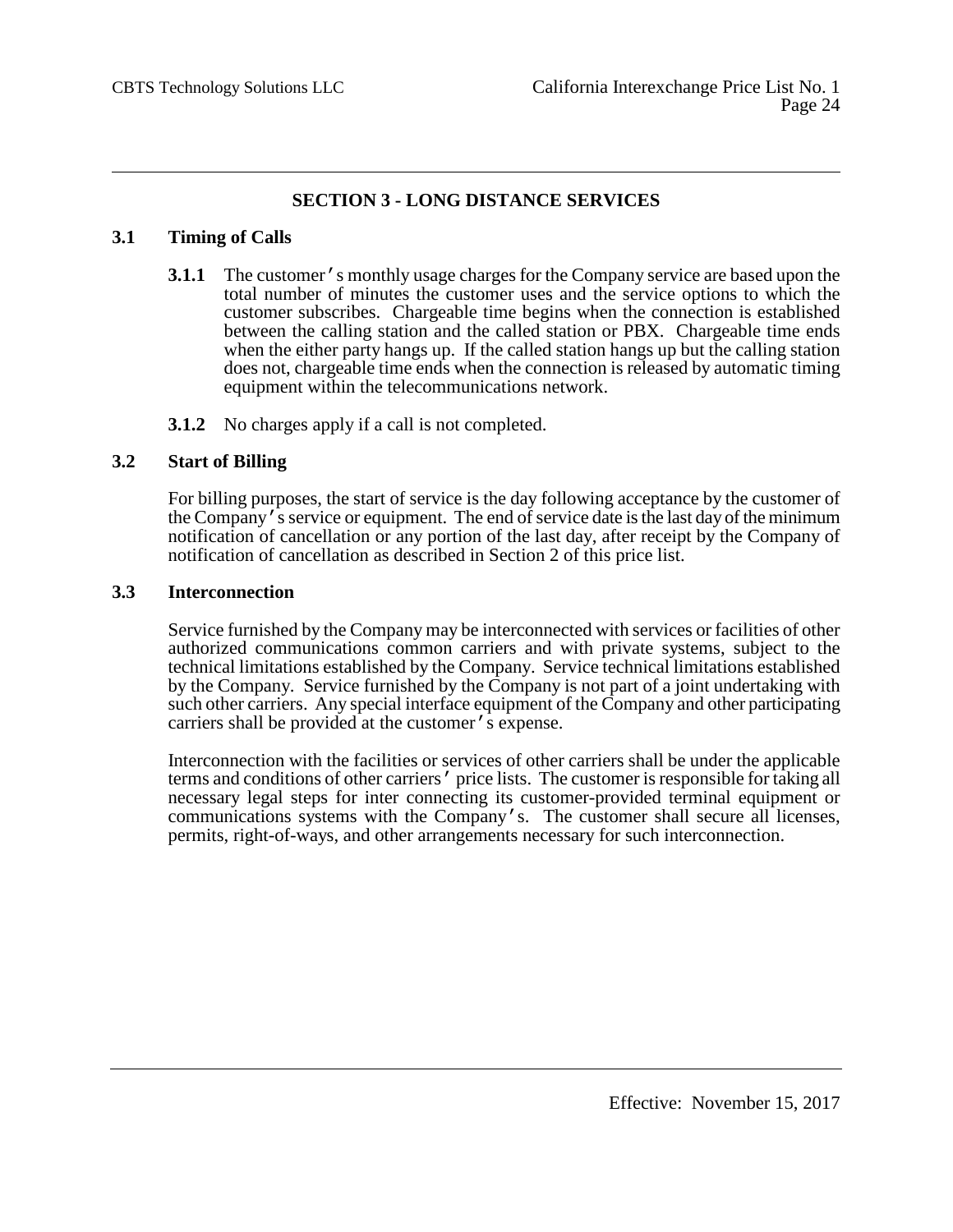## **3.4 Terminal Equipment**

The Company's service may be used with or terminated in customer provided terminal equipment or customer provided communication systems, such as teleprinter, handsets, or data sets. Such terminal equipment shall be furnished and maintained at the expense of the customer, except as otherwise provided. The customer is responsible for all costs at its premises, including customer personnel, wiring, electrical power, and the like incurred in its use of the Company's service.

The customer shall ensure that its terminal facilities are of the proper mode, band-width, power, data, speed, and signal level for the intended use of the customer, and that the signals do not damage the Company's equipment, injure personnel or degrade service to other customers.

If the customer fails to maintain and operate its terminal equipment properly, resulting in the occurrence or possibility of harm to the Company's equipment or personnel, or impairment to the quality of service to other customers, the Company may, upon written notice, require the use of protective equipment at the customer's expense. If this fails to produce satisfactory quality and safety of service, the Company may, upon written notice, terminate the customer's service.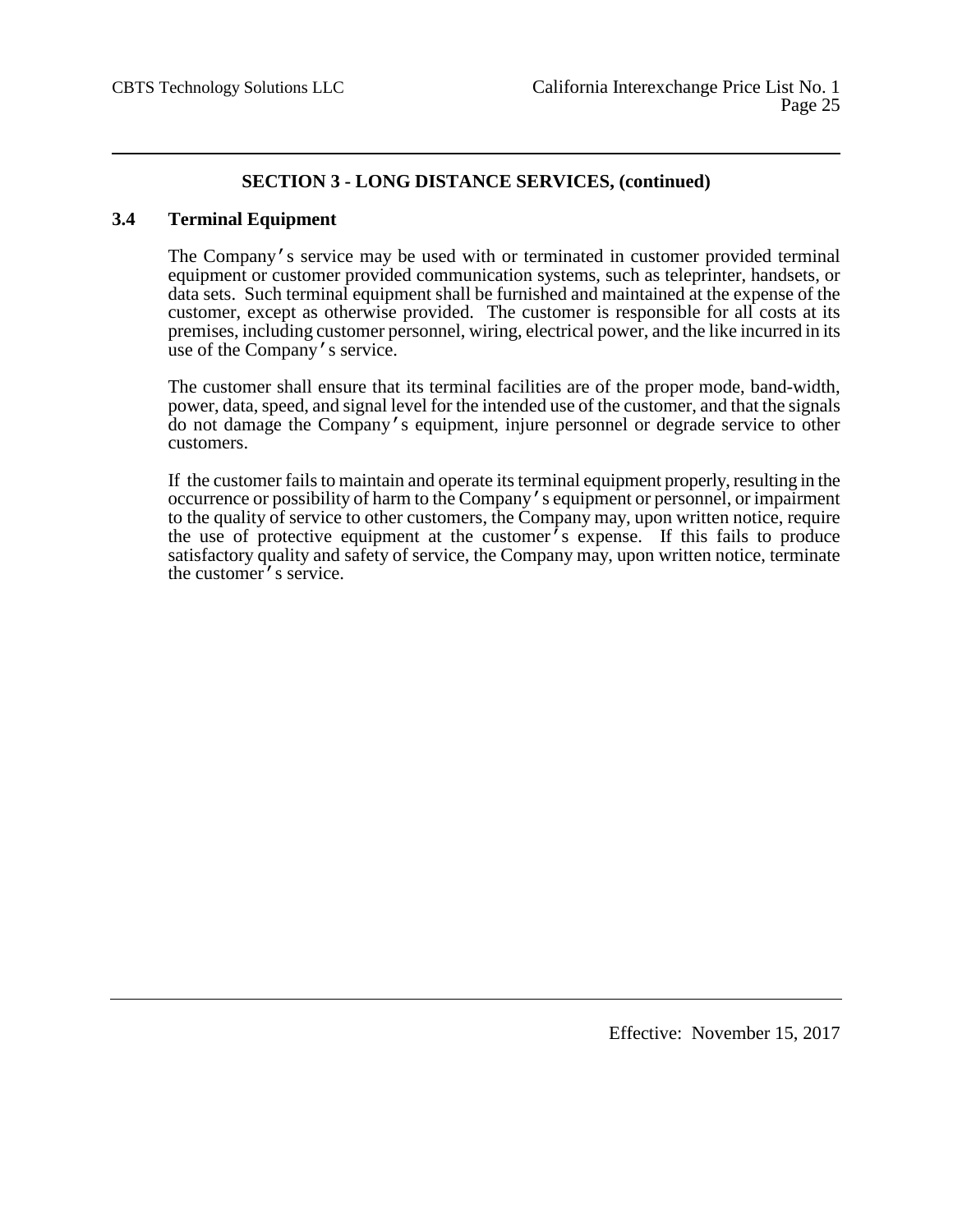## **3.5 Calculation of Distance**

Usage charges for all mileage sensitive products are based on the airline distance between rate centers associated with the originating and terminating points of the call.

The airline mileage between rate centers is determined by applying the formula below to the vertical and horizontal coordinates associated with the rate centers involved. The Company uses the rate centers and associated vertical and horizontal coordinates that are currently being used within the industry.

Formula:

$$
\sqrt{\frac{(v_1-v_2)^2+(h_1-h_2)^2}{10}}
$$

## **3.6 Minimum Call Completion Rate**

The customer can expect a call completion rate of 99% per 100 calls attempted during peak use periods for all Feature Group  $D(1+)$  services. The Company will engineer its switching systems on the basis that ninety-nine percent (99%) of the customers accessing their system will be served during the busy hour.

## **3.7 Special Service Arrangements**

Special Service Arrangement charges will be based on the estimated cost of furnishing such services including the cost of operating and maintaining such a service, the cost of equipment and materials used in providing such a service, the cost of installation including engineering, labor supervision, transportation, and the cost of any other specific item associated with the particular Special Service Arrangement request.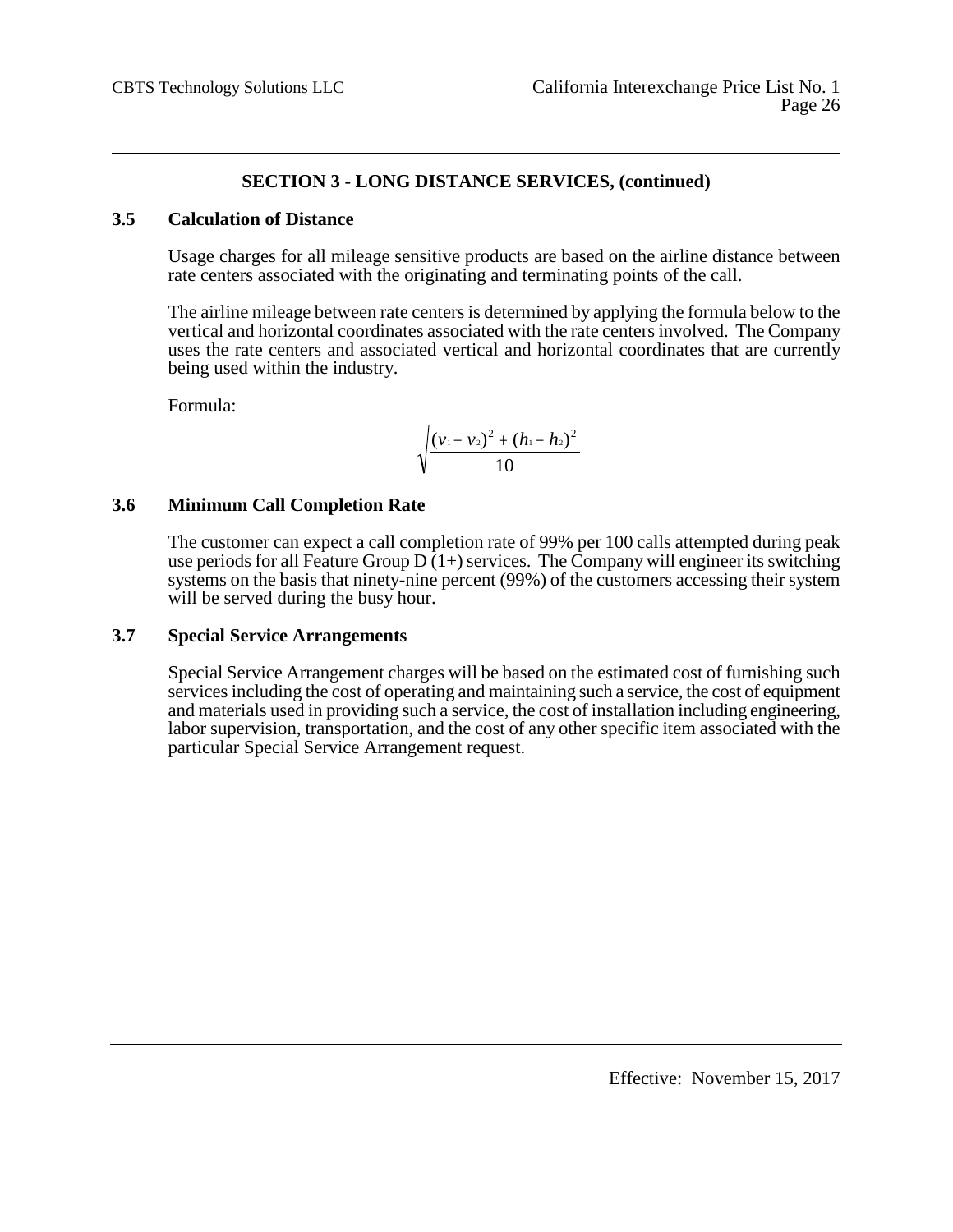## **3.8 General**

The Company offers Message Telecommunications Service or MTS, outbound Wide Area Telecommunications Service (WATS), Inbound 800 Service, Travel Card Service, Operator Assisted calling programs, Private Line Services and Frame Relay Service. The customer's total monthly use of Carrier's service is charged at the applicable rates per minute set forth herein.

## **3.8.1 Message Telecommunications Service (MTS)**

MTS or 1+ dialing is achieved by when the LEC programs the customer's telephone lines to automatically route 1+ calls to the Company's network. Service is billed in six (6) second increments, with a minimum billing of 30 seconds for business service and (6) second increments with a minimum billing of 60 seconds for residential service.

## **3.8.2 Toll Free (i.e., 800/888) Service**

Toll Free Service is inbound telecommunications service which permits calls to be completed to the customer's location without charge to the calling party. Access to the service is gained by dialing a ten-digit telephone number which terminates at the customer's location. Toll Free Services originate via normal shared use facilities and are terminated via the customers' local exchange service access line.

The Company will accept a prospective Toll Free Service at customer's request for up to ten (10) toll free telephone numbers and will reserve such numbers on a firstcome first-served basis. All request for Toll Free Service number reservations must be written, dated and signed by the customer. The Company does not guarantee the availability of numbers until assigned. The requested Toll Free Service telephone numbers, if available, will be reserved for and furnished to the customer.

If a customer who has received a Toll Free Service number does not subscribe to Toll Free Service within thirty (30) days, the Company reserves the right to re-assign the number to another customer.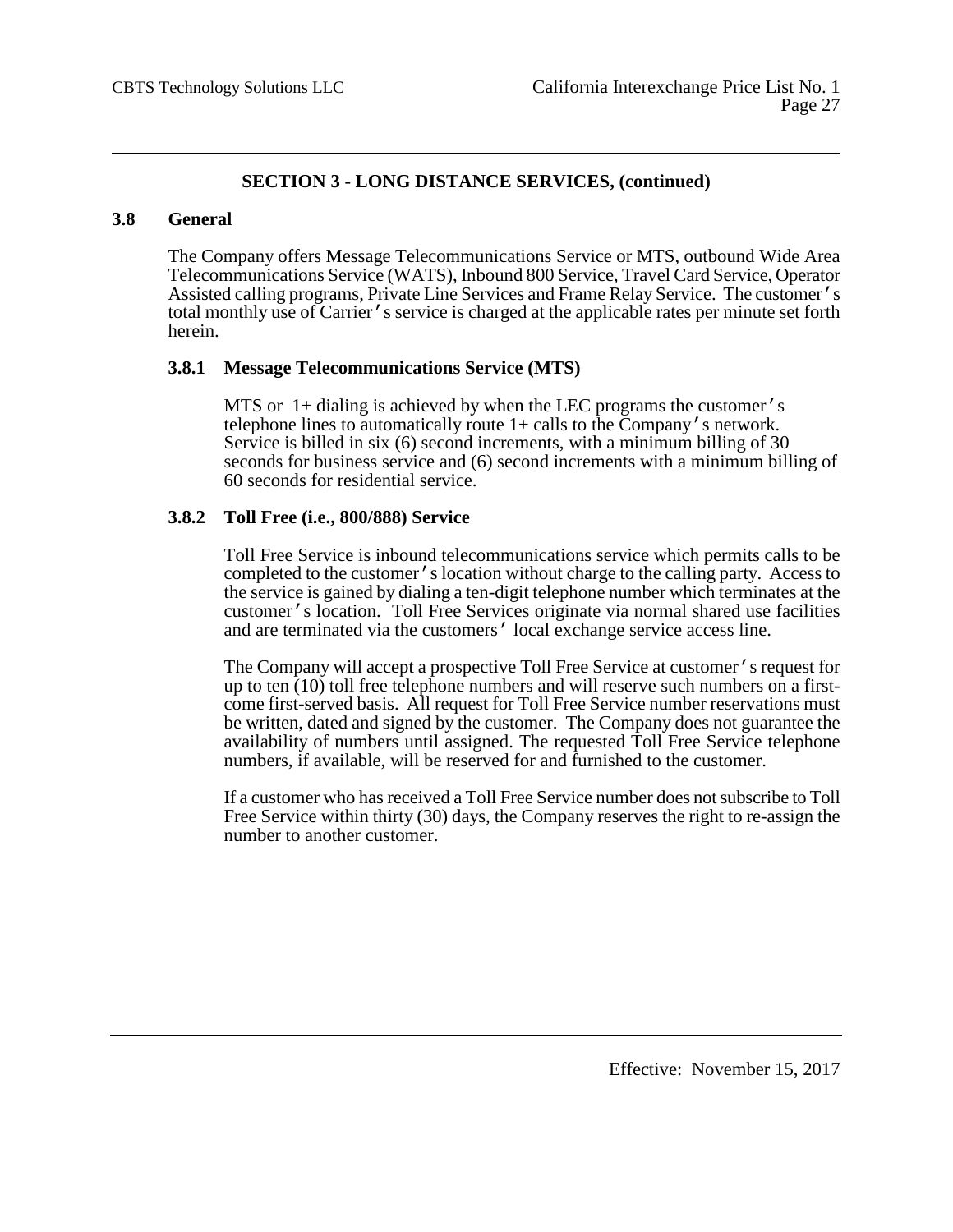# **3.8 General**, (continued)

# **3.8.3 Directory Assistance**

Listed telephone numbers will be provided to requesting customers at a per call charge.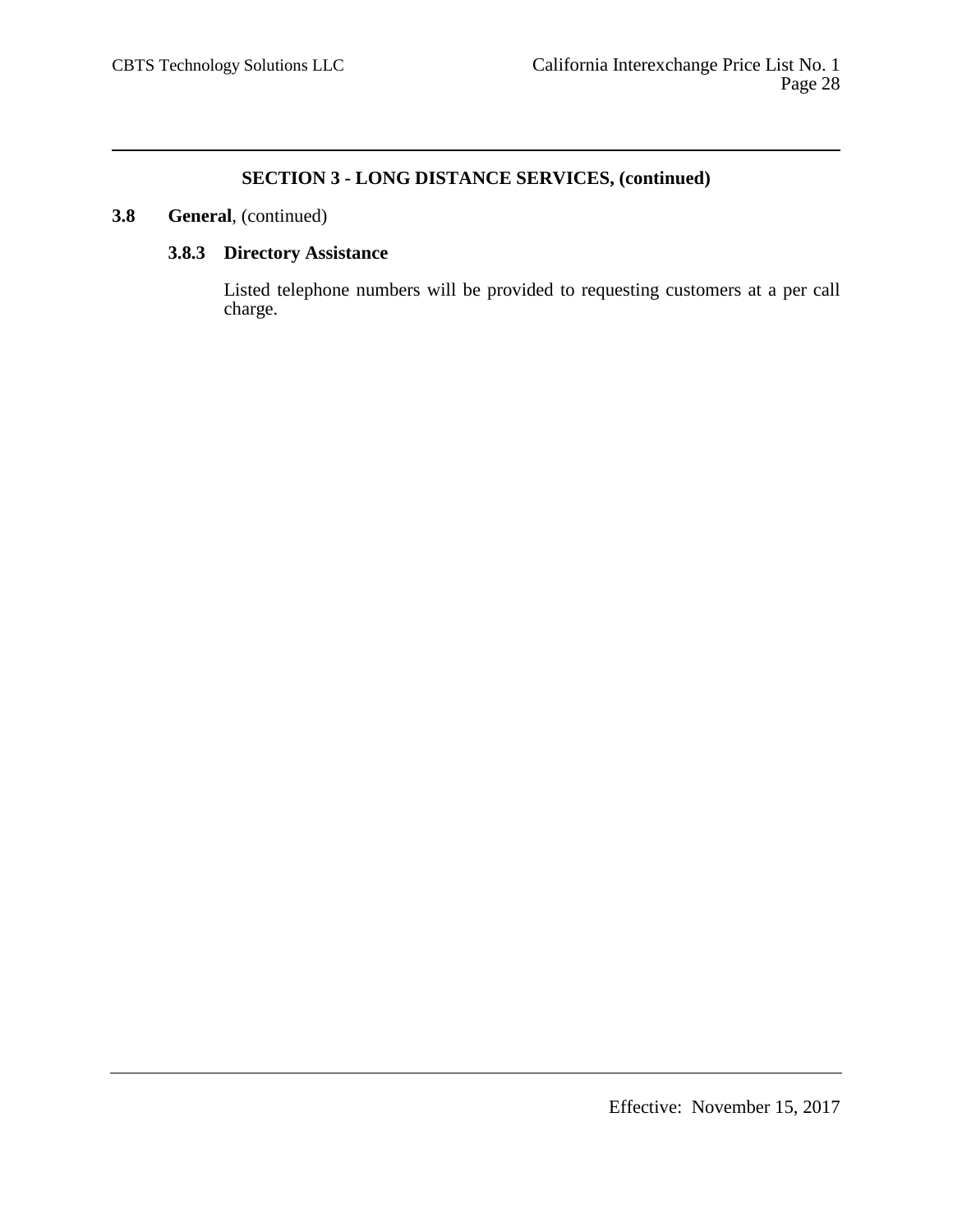## **3.9 Usage Charges and Billing Increments**

# **3.91 Usage Charges**

Usage charges are determined by the time of day rate periods and minutes of use within each rate period. The rate period is determined by the time and day of call origination at the customer's location.

# **3.9.2 Billing Increments**

Unless specifically stated in the product description, usage is billed in sixty (60) second increments.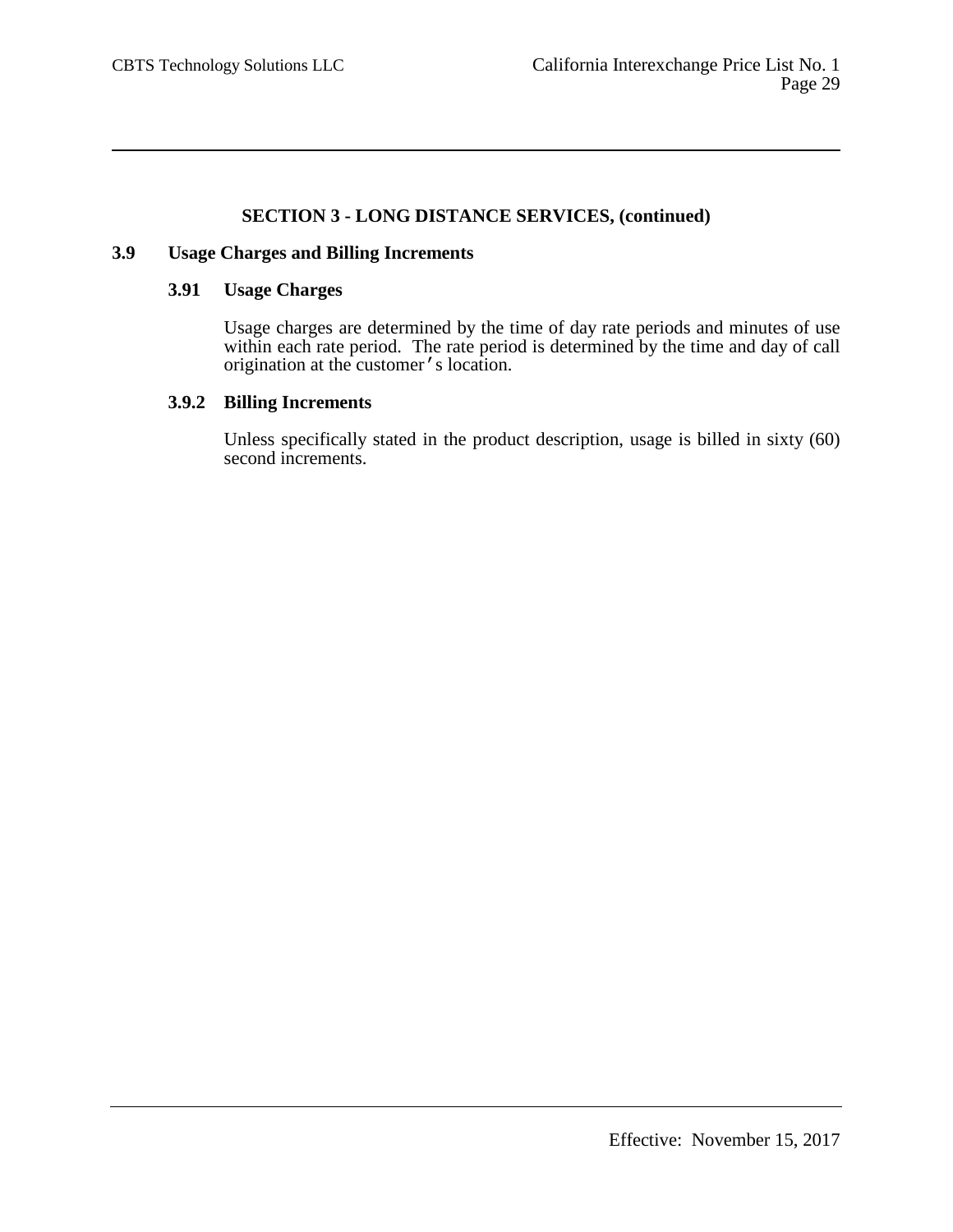## **03.11 Pay Telephone (Payphone) Surcharge**

A surcharge shall be assessed for each call made from a pay telephone to a companyprovided toll-free number or placed by using a company-provided calling card. This charge is to compensate the company for the Federal Communications Commission assessment which is paid by the Company to pay telephone service providers for the use of their pay telephone instruments (FCC Order 04-182, WC Docket no. 03-225).

Per Call Charge:  $$0.60$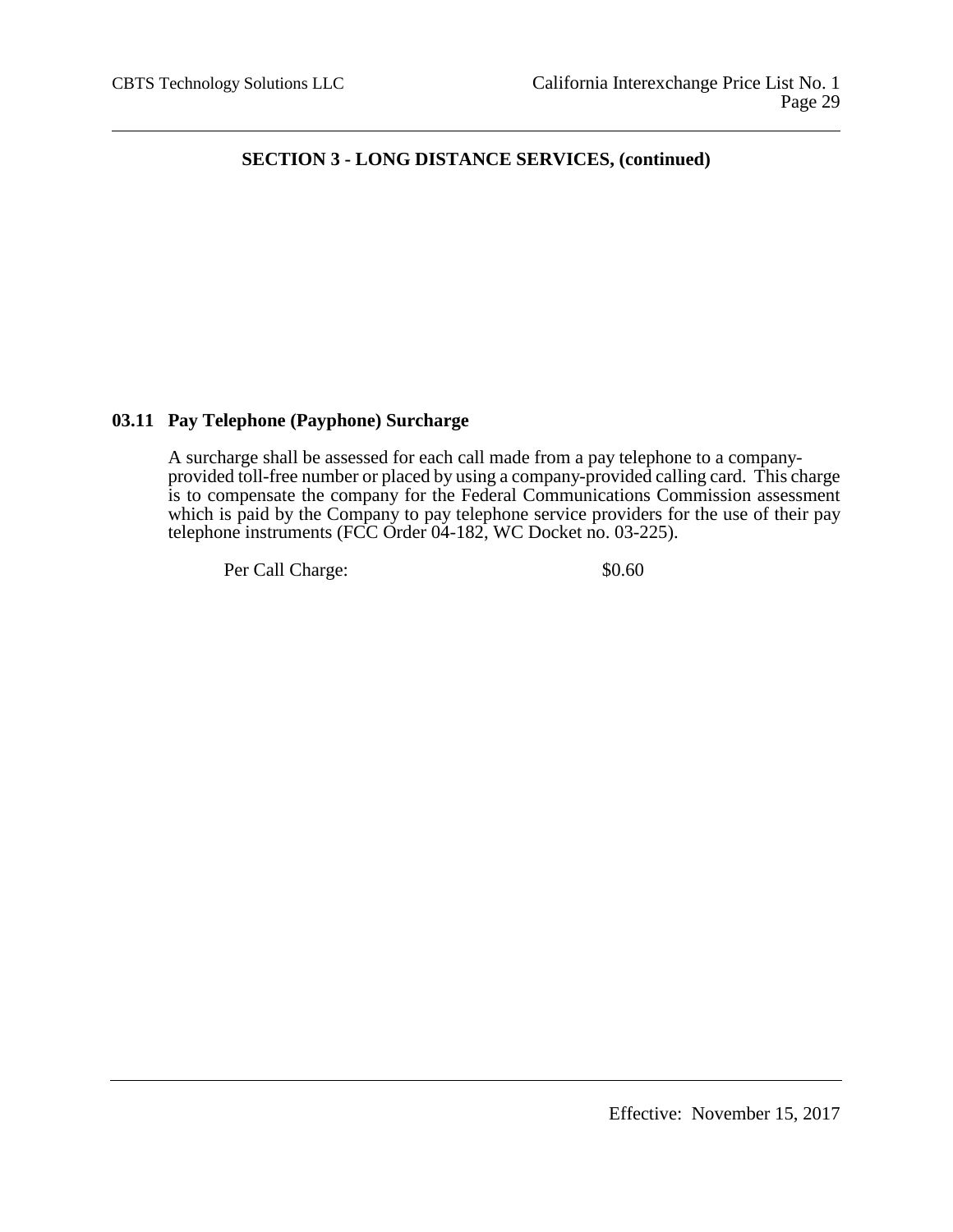# **3.13 Toll Free (i.e., 800/888) Service Rates**

| <b>Monthly Service Charge</b> | 7.50                                                       |
|-------------------------------|------------------------------------------------------------|
| Time of Day Routing Service:  | 100.00 per setup, change or removal                        |
| Area Code blocking:           | 100.00 per setup, change or removal                        |
| 800 Directory Service:        | Monthly Service Charge $-13.69$<br>Initial Charge $-15.00$ |

# **3.14 Directory Assistance Charge**

Per Call Charge \$0.99

Effective: November 15, 2017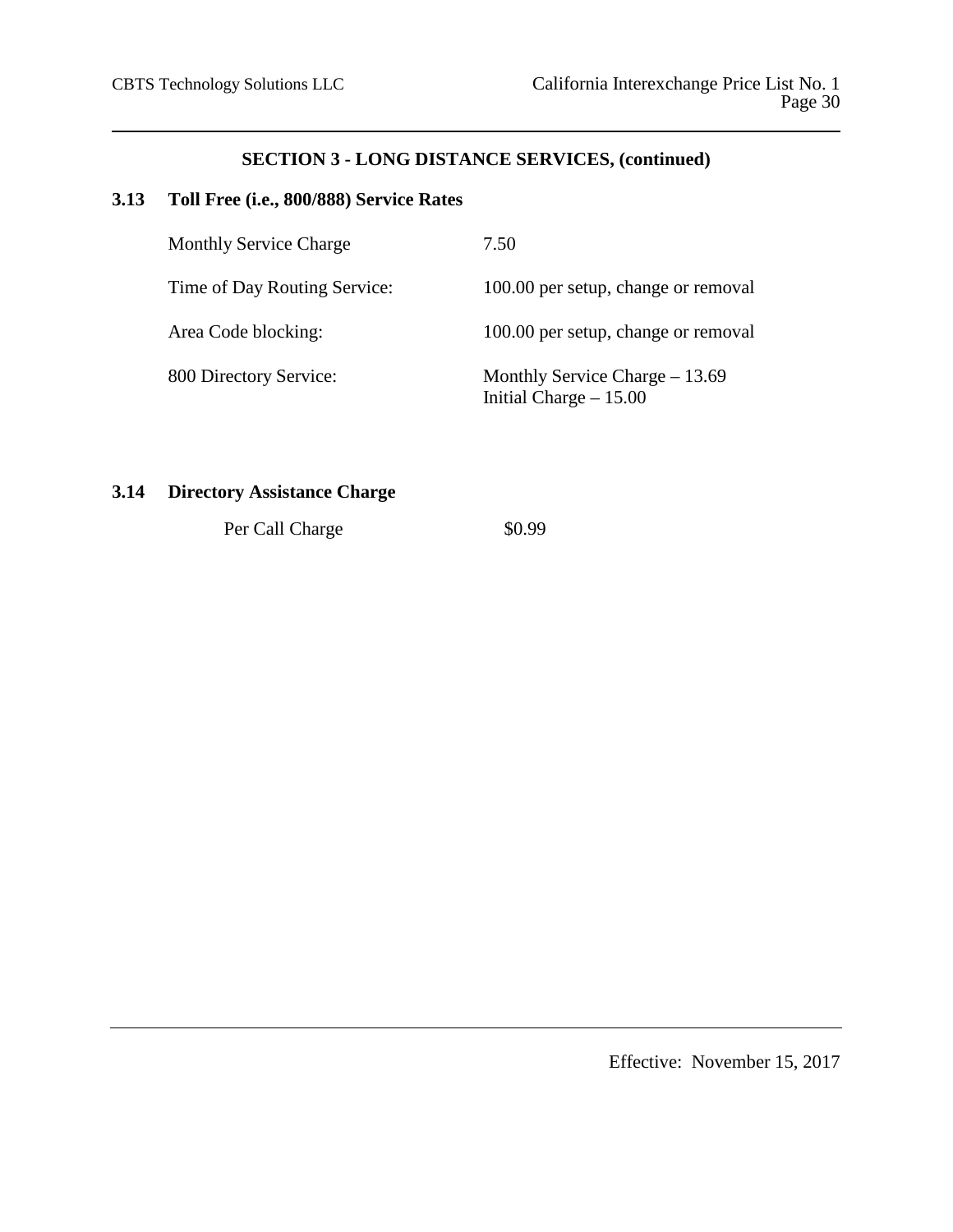## **3.15 Operator Services**

Operator services are available to Consumers from any Customer location. Operator Services allows the Consumer to place a call from a Customer location and arrange for billing other than to the originating telephone number. Calls are rounded up to the next whole minute for billing purposes and are billed to the Consumer through the monthly bill of the Consumer's local exchange carrier.

The following billing arrangements are available to Consumers through the Company's Operator Services:

## a) Customer Dialed Calling/Credit Card

This is a service whereby the end user dials all of the digits necessary to route and bill the call without any operator assistance. Such calls may be billed either to a telephone company issued calling card or a commercial credit card.

## b) Operator Station

This is a service whereby the caller places a non-person-to-person call with the assistance of an operator (live or automated). When placing an operator station call, the caller is connected to a non-specified individual at the terminating end. Such calls may be billed to a calling card, credit card, the called number (collect) or a valid third party telephone number.

## c) Person-to-Person

This is a service whereby the person originating the call specifies to CBTS Technology Solutions LLC's operator a particular person to be reached, or a particular person, station, room number, department, or office to be reached through a PBX attendant. Person-to-person calls may be billed to a calling card, credit card, the called number (collect) or a valid third party telephone number.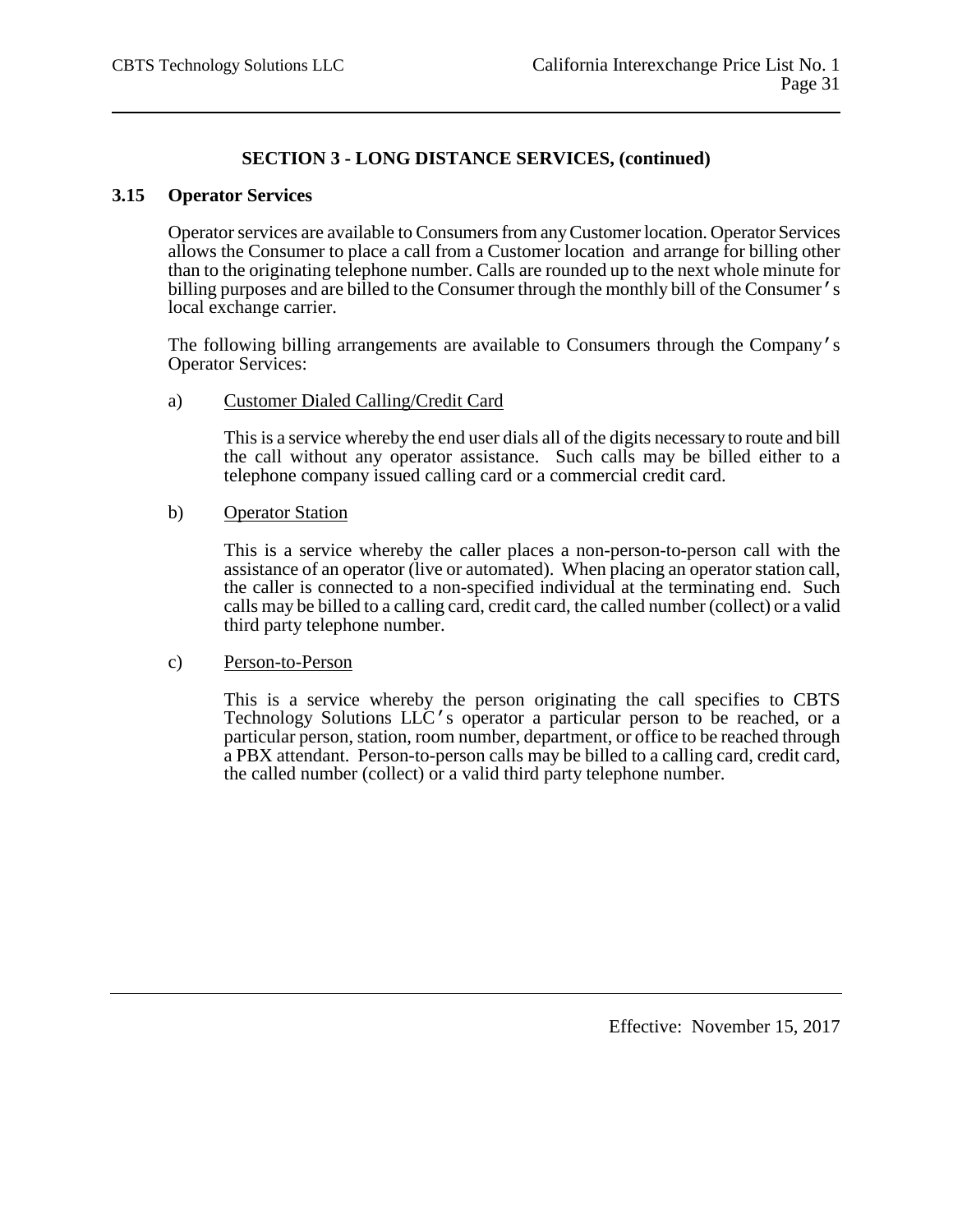# **3.15 Operator Services,** Continued

## **3.15.1 Rates**

Per Minute Rates:

\$1.15 per minute

Operator Assisted Surcharges:

| <b>Customer Dialed Calling Card Station</b> | \$4.99 |
|---------------------------------------------|--------|
| <b>Operator Dialed Calling Card</b>         | \$5.50 |
| <b>Operator Station</b>                     | \$6.50 |
| <b>Billed to Third Party</b>                | \$9.99 |
| Person-to-Person                            | \$9.99 |
|                                             |        |

Effective: November 15, 2017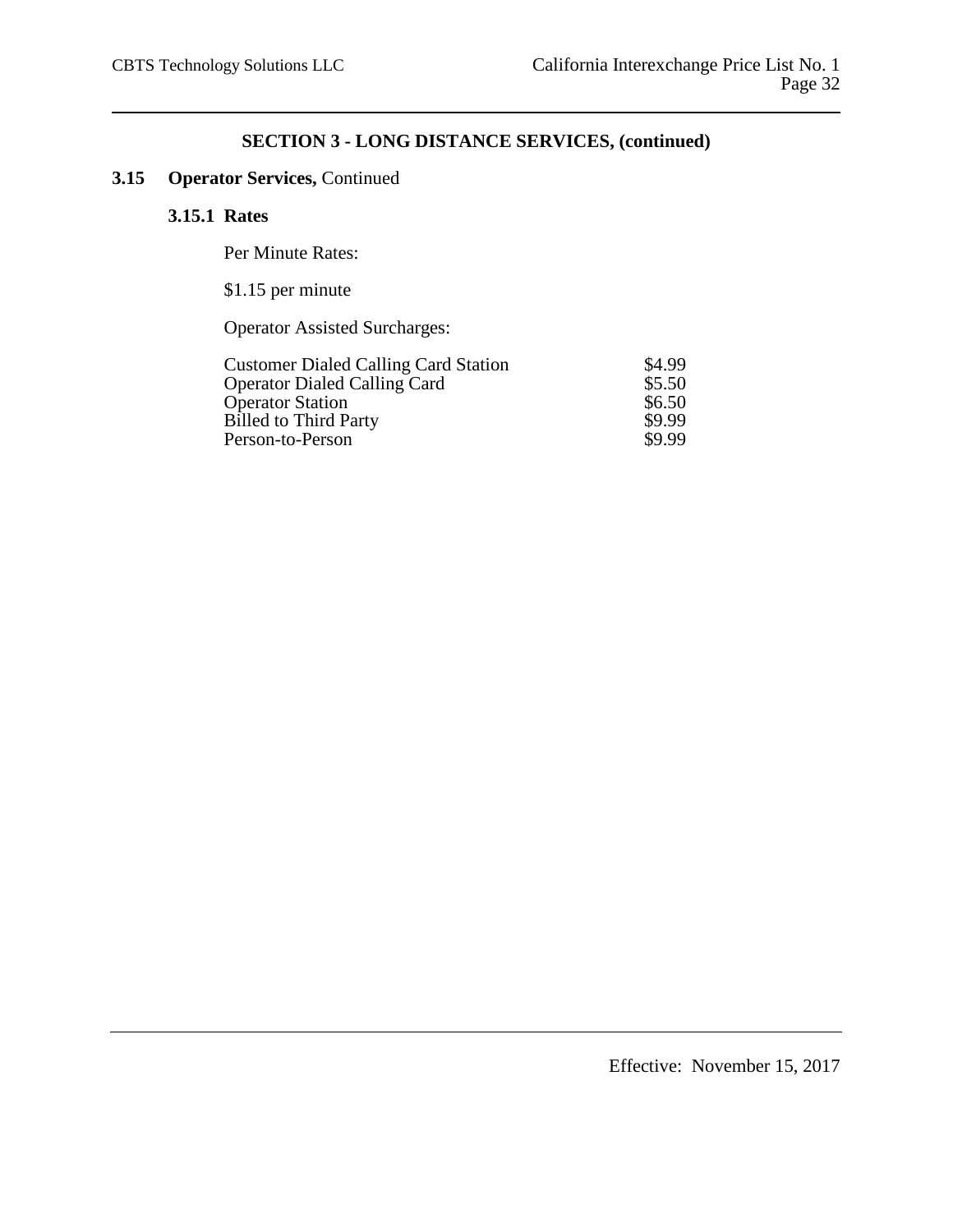## **3.16 Residential Toll Plans**

## **3.16.1 Service Descriptions**

### AnyTime 500 (Product 64)

For a monthly service fee, customers subscribing to this plan will receive 500 minutes of outbound domestic long distance each month. A per minute rate will apply after the initial 500 minutes. 8XX service is available for a monthly fee. Call detail provided on monthly bill only when customer exceeds plan minutes.

### AnyTime 750 (Product 189)

For a monthly service fee, customers subscribing to this plan will receive 750 minutes of outbound domestic long distance each month. A per minute rate will apply after the initial 750 minutes. 8XX service is available for a monthly fee. Call detail provided on monthly bill only when customer exceeds plan minutes.

### AnyTime 1000 (Product 198)

For a monthly service fee, customers subscribing to this plan will receive 1000 minutes of outbound domestic long distance each month. A per minute rate will apply after the initial 1000 minutes. 8XX service is available for a monthly fee. Call detail provided on monthly bill only when customer exceeds plan minutes.

#### Basic II (Product 368)

There is a monthly, minimum usage charge associated with this plan. Calls that will be applied to the minimum usage include inbound and outbound toll calls, calling card calls; collect calls, and operator-assisted calls.

#### AnyTime 100 (Product 591)

For a monthly service fee, customers subscribing to this plan will receive 100 minutes of outbound domestic long distance each month. A per minute rate will apply after the initial 100 minutes. 8XX service is available for a monthly fee. Call detail provided on monthly bill only when customer exceeds plan minutes.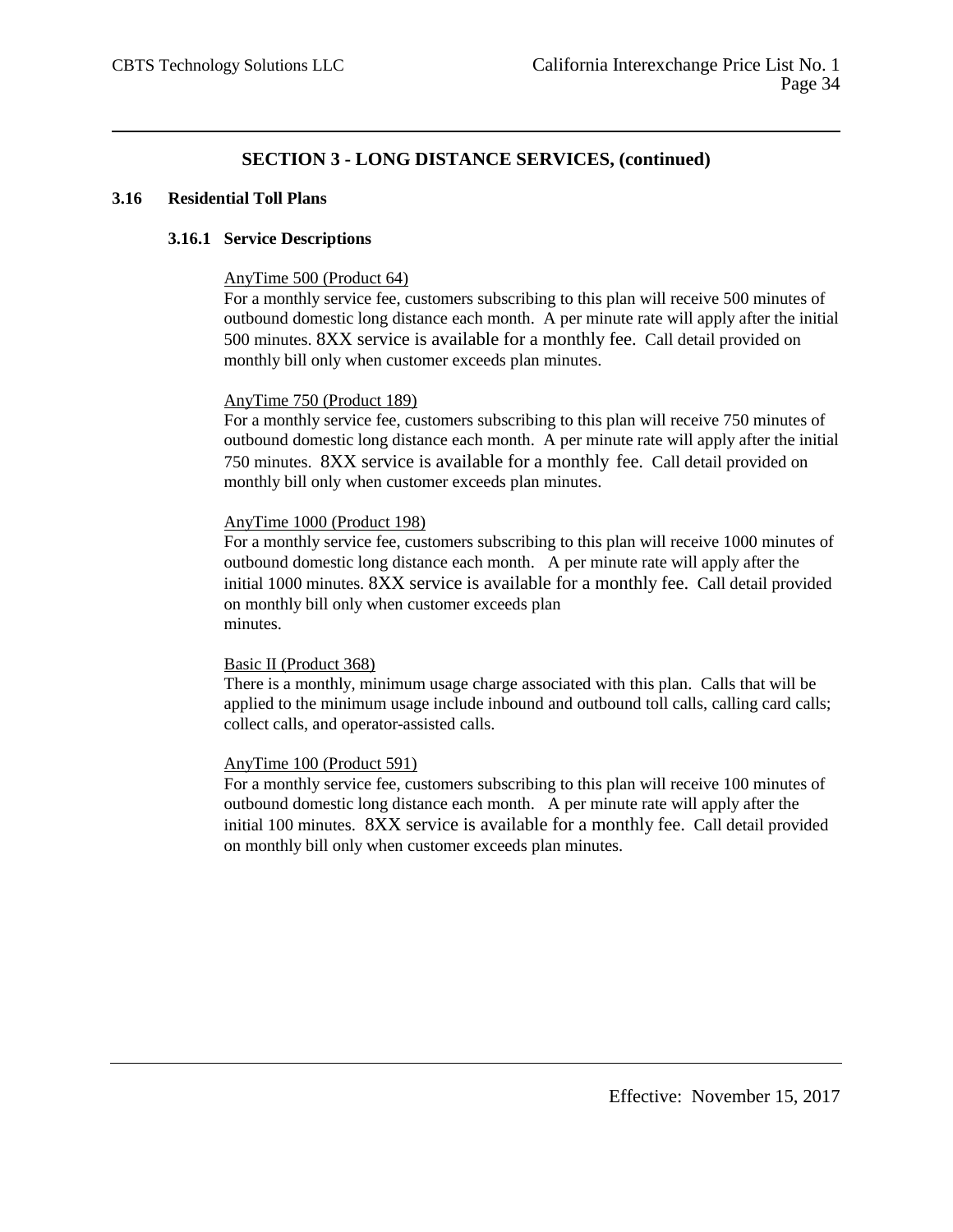### **3.16 Residential Toll Plans (Continued)**

### **3.16.1 Service Descriptions (Continued)**

### AnyTime 5000 (Product 597)

For a monthly service fee, customers subscribing to this plan will receive 5000 minutes of outbound domestic long distance each month. A per minute rate will apply after the initial 5000 minutes. 8XX service is available for a monthly fee. Call detail provided on monthly bill only when customer exceeds plan minutes.

## AnyTime 375 (Product 951)

For a monthly service fee, customers subscribing to this plan will receive 375 minutes of outbound domestic long distance each month. A per minute rate will apply after the initial 375 minutes. 8XX service is available for a monthly fee.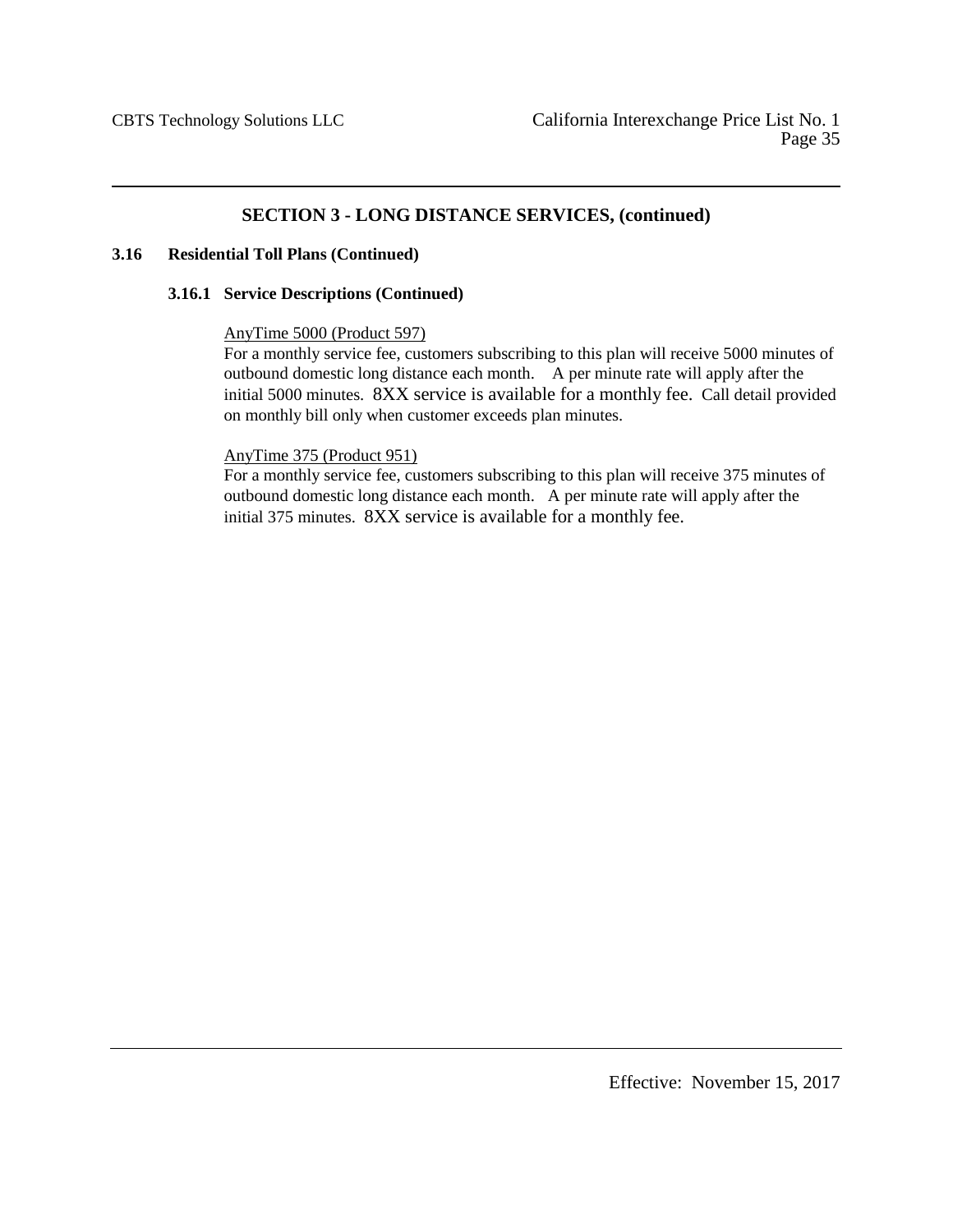#### **3.16 Residential Toll Plans (Continued)**

## **3.16.2 Rates and Charges**

AnyTime 500 (Product 64)

Rates Per Minute  $1+$  Outbound  $$0.20$ 8XX Inbound 0.06 Monthly Service Fee: \$25.00 8XX Service Monthly Charge - each initial and additional number: \$7.50 Outbound rate applies after the first 500 domestic direct dialed minutes

#### AnyTime 750 (Product 189)

Rates Per Minute  $1+$  Outbound/8XX Inbound  $$0.20$ 8XX Inbound 0.06 Monthly Service Fee: \$35.00 8XX Service Monthly Charge - each initial and additional number: \$7.50 Outbound rate applies after the first 750 domestic direct dialed minutes

### AnyTime 1000 (Product 198)

Rates Per Minute  $1+$  Outbound  $$0.20$ 8XX Inbound 0.06 Monthly Service Fee: \$45.00 8XX Service Monthly Charge - each initial and additional number: \$7.50 Outbound rate applies after the first 1000 domestic direct dialed minutes

Basic II (Product 368)

|                                      | Rates Per minute |
|--------------------------------------|------------------|
| $1+$ Outbound                        | \$0.20           |
| 8XX Inbound                          | 0.15             |
| Monthly minimum usage charge: \$7.95 |                  |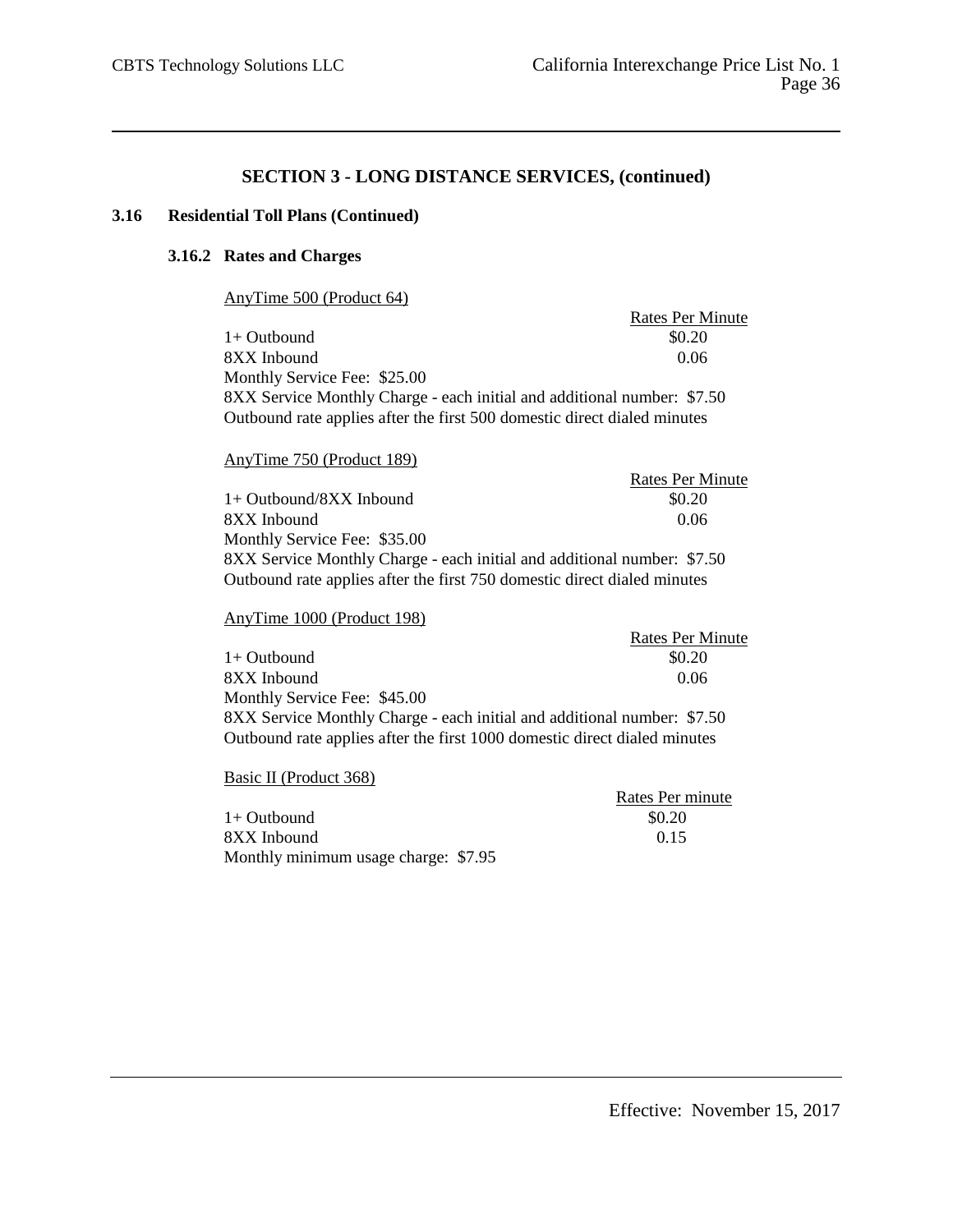## **3.16 Residential Toll Plans (Continued)**

### **3.16.2 Rates and Charges (Continued)**

AnyTime 150 (Product 591)

Rates Per minute<br>\$0.20  $1+$  Outbound  $8XX$  Inbound  $0.07$ Monthly Service Fee: \$13.00 8XX Service Monthly Charge - each initial and additional number: \$7.50 Outbound rate applies after the first 100 domestic direct dialed minutes

## AnyTime 5000 (Product 597)

|                                                                           | Rates Per minute |
|---------------------------------------------------------------------------|------------------|
| $1+$ Outbound                                                             | \$0.20           |
| 8XX Inbound                                                               | 0.06             |
| Monthly Service Fee: \$200.00                                             |                  |
| 8XX Service Monthly Charge - each initial and additional number: \$7.50   |                  |
| Outbound rate applies after the first 5000 domestic direct dialed minutes |                  |

### AnyTime 375 (Product 951)

|                                                                          | Rates Per minute |
|--------------------------------------------------------------------------|------------------|
| $1+$ Outbound                                                            | \$0.20           |
| 8XX Inbound                                                              | 0.07             |
| Monthly Service Fee: \$18.00                                             |                  |
| 8XX Service Monthly Charge - each initial and additional number: \$7.50  |                  |
| Outbound rate applies after the first 375 domestic direct dialed minutes |                  |
|                                                                          |                  |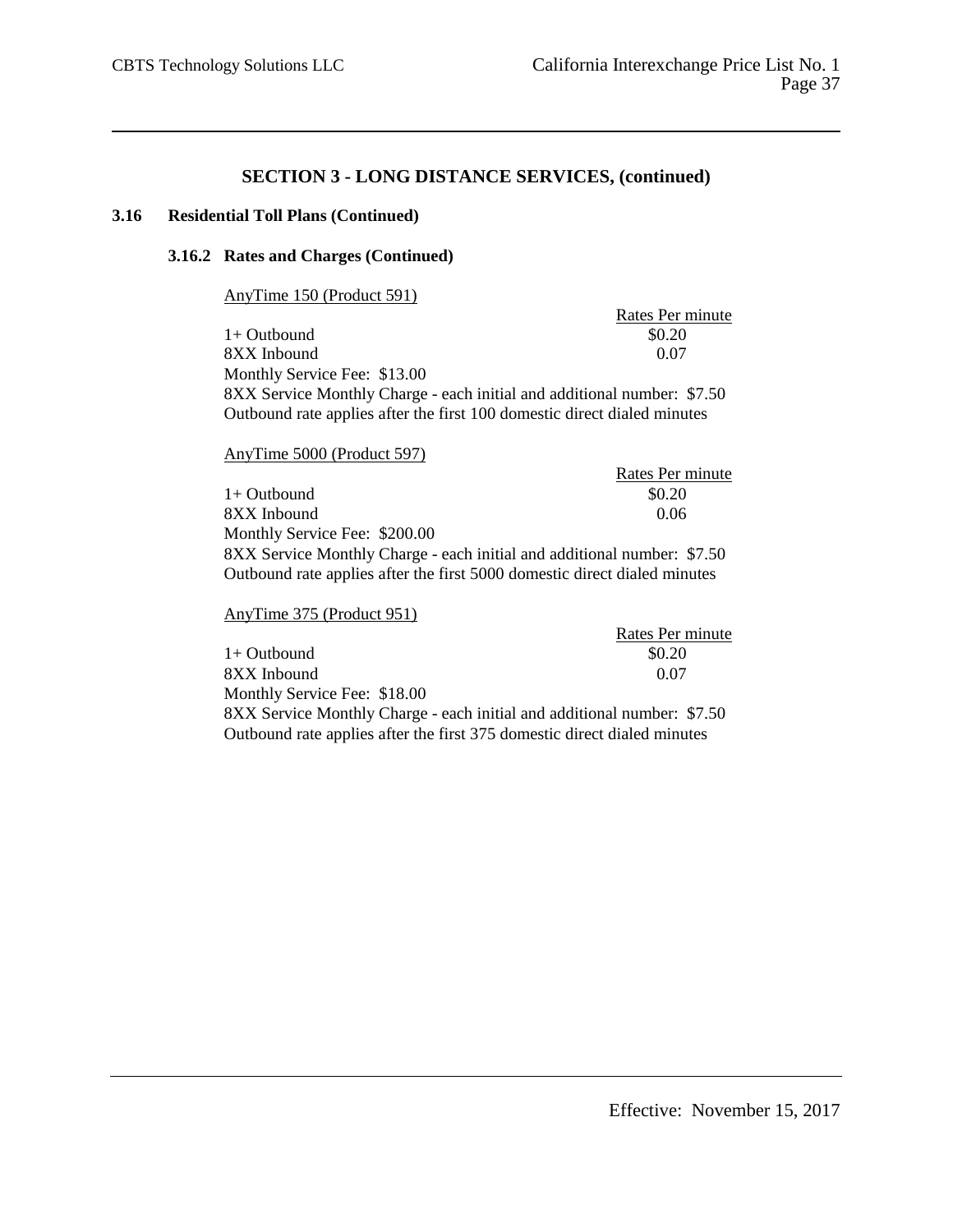#### **3.17 Business Toll Plans**

### **3.17.1 Service Descriptions**

#### AnyTime 500 (Product 391)

For a monthly service fee, customers subscribing to this plan will receive 500 minutes of outbound domestic long distance each month. A per minute rate will apply after the initial 500 minutes. 8XX service is available for a monthly fee. Call detail provided on monthly bill only when customer exceeds plan minutes.

### AnyTime 750 (Product 393)

For a monthly service fee, customers subscribing to this plan will receive 750 minutes of outbound domestic long distance each month. A per minute rate will apply after the initial 750 minutes. 8XX service is available for a monthly fee. Call detail provided on monthly bill only when customer exceeds plan minutes.

### AnyTime 1000 (Product 395)

For a monthly service fee, customers subscribing to this plan will receive 1000 minutes of outbound domestic long distance each month. A per minute rate will apply after the initial 1000 minutes. 8XX service is available for a monthly fee. Call detail provided on monthly bill only when customer exceeds plan minutes.

#### Business Basic II (Product 358) – Business

There is a monthly, minimum usage charge associated with this plan. Calls that will be applied to the minimum usage include inbound and outbound toll calls, calling card calls; collect calls, and operator-assisted calls.

## AnyTime 100 (Product 593)

For a monthly service fee, customers subscribing to this plan will receive 100 minutes of outbound domestic long distance each month. A per minute rate will apply after the initial 100 minutes. 8XX service is available for a monthly fee. Call detail provided on monthly bill only when customer exceeds plan minutes.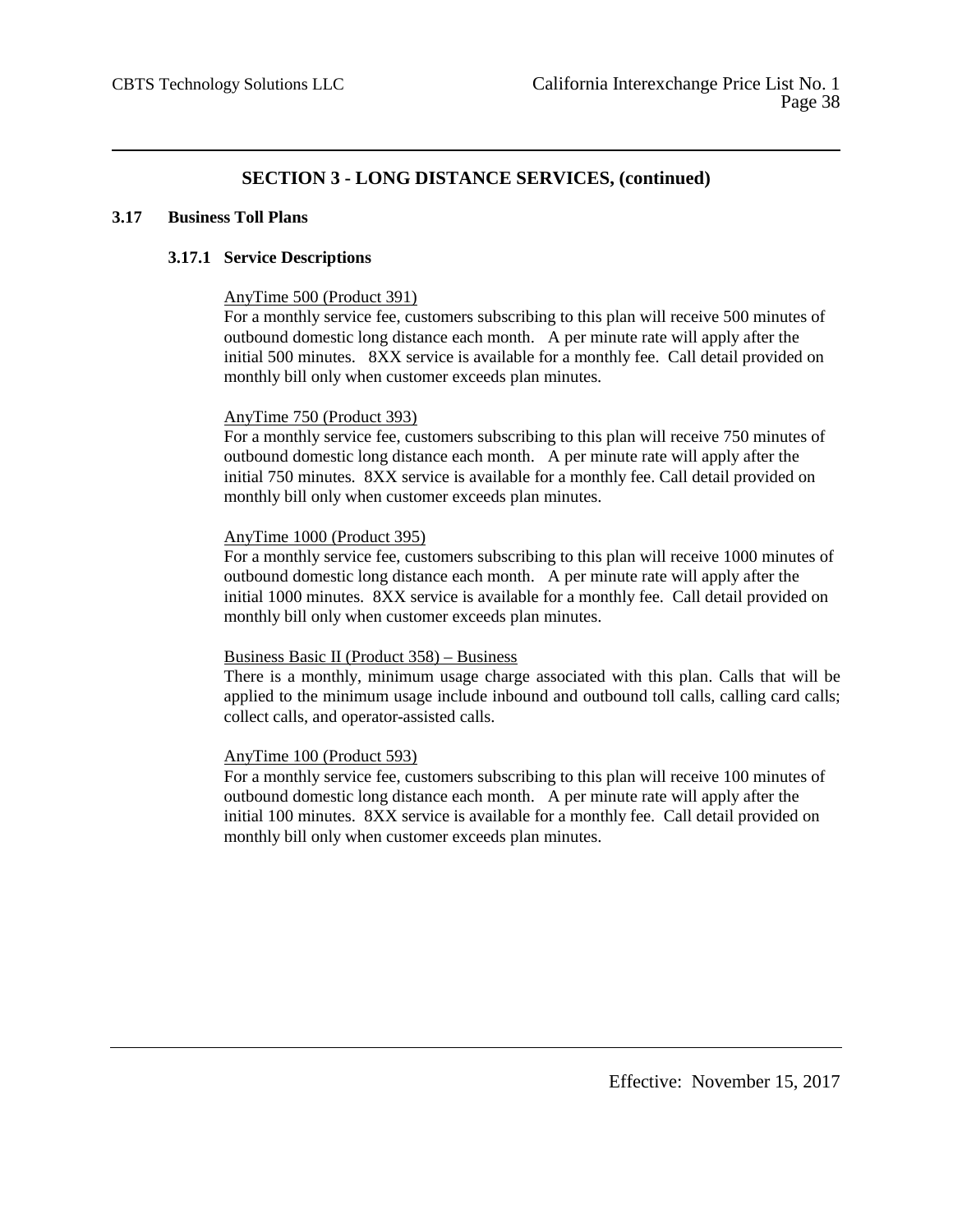### **3.17 Business Toll Plans (Continued)**

#### **3.17.1 Service Descriptions (Continued)**

### AnyTime 375 (Product 948)

For a monthly service fee, customers subscribing to this plan will receive 375 minutes of outbound domestic long distance each month. A per minute rate will apply after the initial 375 minutes. 8XX service is available for a monthly fee. Call detail provided on monthly bill only when customer exceeds plan minutes.

### AnyTime 4000 (Product 475)

For a monthly service fee, customers subscribing to this plan will receive 4000 minutes of outbound domestic long distance each month. A per minute rate will apply after the initial 4000 minutes. 8XX service is available for a monthly fee.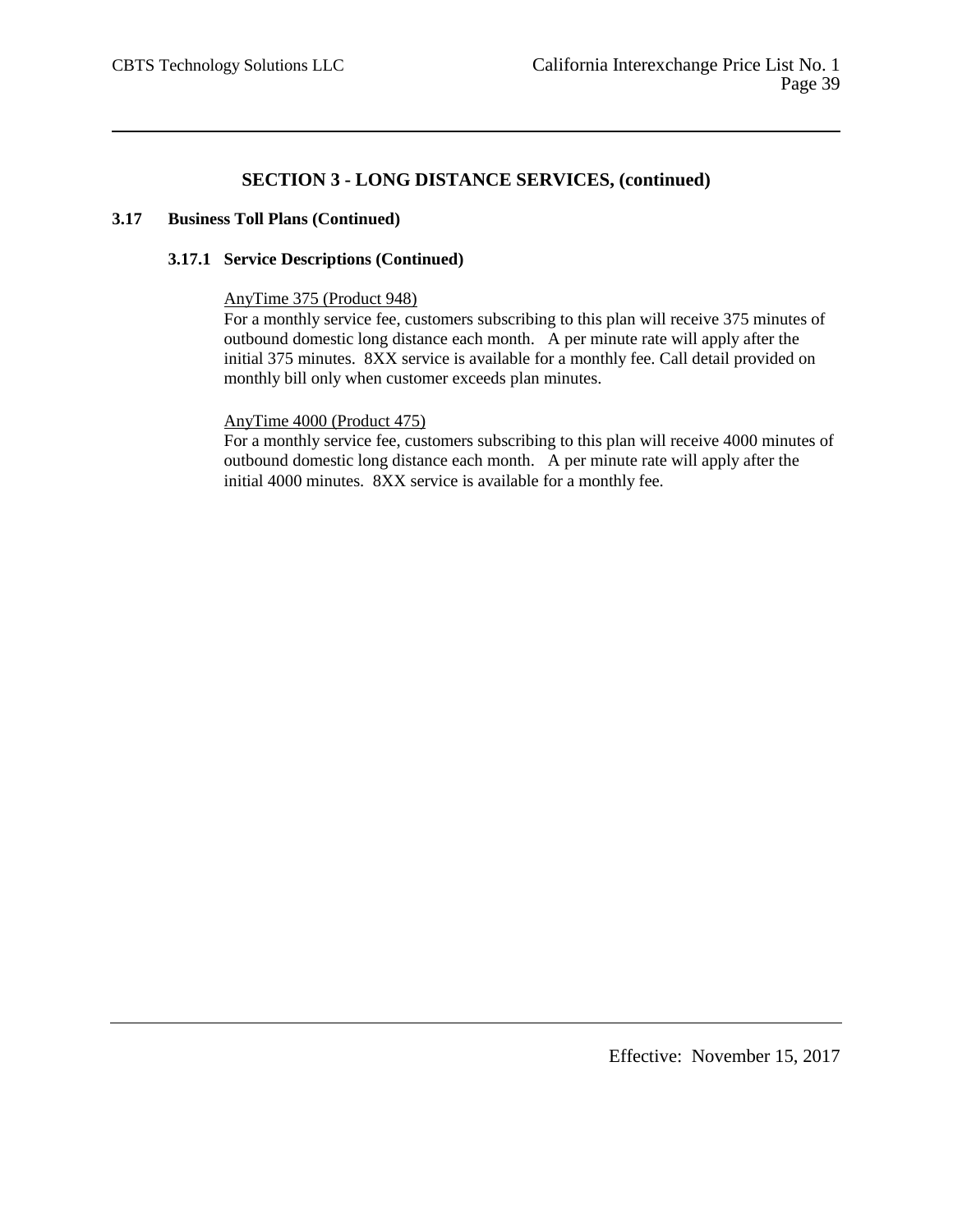### **3.17 Business Toll Plans (Continued)**

## **3.17.2 Rates and Charges**

AnyTime 500 (Product 391)

Rates Per Minute  $1+$  Outbound  $$0.06$ 8XX Inbound 0.06 Monthly Service Fee: \$27.00 8XX Service Monthly Charge - each initial and additional number: \$7.50 Outbound rate applies after the first 500 domestic direct dialed minutes

AnyTime 750 (Product 393)

Rates Per Minute  $1+$  Outbound  $$0.06$ 8XX Inbound 0.06 Monthly Service Fee: \$37.00 8XX Service Monthly Charge - each initial and additional number: \$7.50 Outbound rate applies after the first 750 domestic direct dialed minutes

AnyTime 1000 (Product 395)

Rates Per Minute  $1+$  Outbound  $$0.06$  $8XX$  Inbound  $0.06$ Monthly Service Fee: \$46.00 8XX Service Monthly Charge - each initial and additional number: \$7.50 Outbound rate applies after the first 1000 domestic direct dialed minutes

Business Basic II (Product 358)

|                                      | Rates Per minute |
|--------------------------------------|------------------|
| 1+ Outbound                          | \$0.09           |
| 8XX Inbound                          | 0.15             |
| Monthly minimum usage charge: \$7.95 |                  |